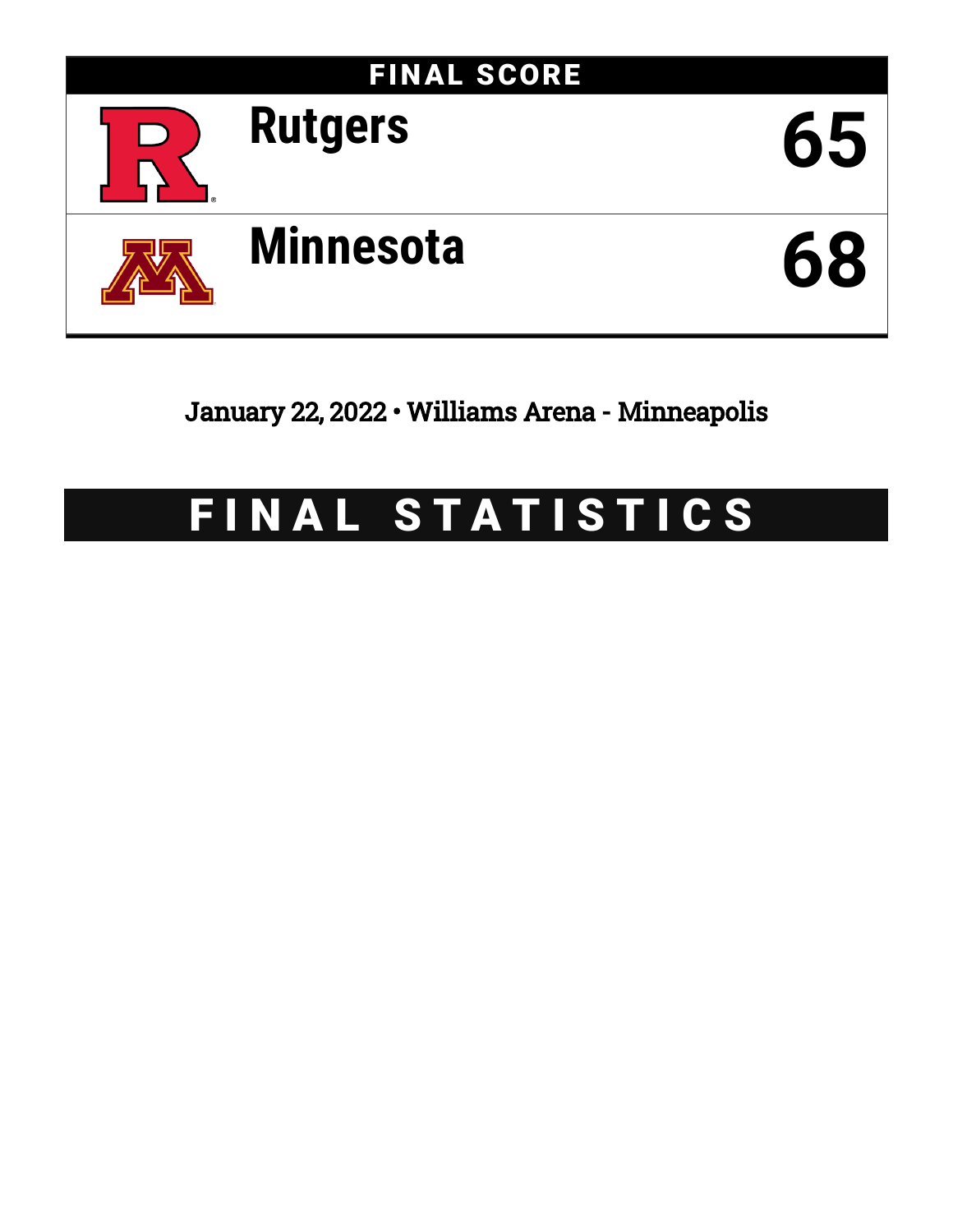# **Official Box Score Rutgers vs Minnesota Game Totals -- Final Statistics January 22, 2022 at Williams Arena - Minneapolis**



# **Rutgers 65**

| No.       | Plaver               | S  | Pts      | FG.      | 3FG            | FТ      | OR             | DR       | TR | PF              |          | A TO          | <b>B</b> lk | Stl      | Min   | $+/-$          |
|-----------|----------------------|----|----------|----------|----------------|---------|----------------|----------|----|-----------------|----------|---------------|-------------|----------|-------|----------------|
| $00\,$    | <b>BAKER, GEO</b>    | G  | 25       | $9 - 17$ | 7-14           | $0-0$   | 0              | 0        | 0  |                 | 2        | 0             | $\Omega$    |          | 33    | -8             |
| 04        | MULCAHY, PAUL        | G  |          | $3-6$    | $1 - 3$        | $0 - 0$ | $\mathcal{P}$  | 2        | 4  | $\overline{2}$  | 9        | $\mathcal{P}$ | $\Omega$    | 0        | -33   | $\overline{4}$ |
| 11        | OMORUYI, CLIFFORD    |    | 4        | $1 - 5$  | $0 - 0$        | $2 - 2$ | $\mathcal{P}$  | 5        |    |                 | $\Omega$ | $\mathcal{P}$ | 2           | $\Omega$ | 23    | -9             |
| <b>22</b> | MCCONNELL, CALEB     | G  | 5        | $2 - 5$  | $1 - 2$        | $0 - 0$ | 3              | 2        | 5  | 3               | 2        | $\mathcal{P}$ | $\Omega$    | 1        | -31   | -6             |
|           | 24 HARPER JR., RON   | G. | 12       | $5 - 11$ | $2 - 7$        | $0 - 0$ |                | 3        | 4  | $\mathcal{P}$   | 2        | 4             |             | 3        | -38   | -6             |
| 03        | MAG, MAWOT           | F. | $\Omega$ | $0 - 2$  | $0 - 0$        | $0 - 0$ |                | $\Omega$ | 1  | $\Omega$        | 1        | $\Omega$      | $\Omega$    |          | 15    | $-4$           |
| 05        | <b>HYATT, AUNDRE</b> | F  | 6        | $2 - 3$  | $1 - 1$        | 1-1     | $\Omega$       | 1        |    | 1               | $\Omega$ | 1             | $\Omega$    | 0        | 11    | $-4$           |
| 21        | <b>REIBER, DEAN</b>  | F. | 6        | $3-5$    | $0 - 0$        | $0 - 0$ | $\overline{2}$ | $\Omega$ | 2  | $\mathcal{P}$   | -1       | $\Omega$      | $\Omega$    | 1.       | - 17  | - 6            |
|           | <b>TEAM</b>          |    |          |          |                |         |                | 0        |    | $\overline{0}$  |          | 0             |             |          |       |                |
|           | <b>TOTALS</b>        |    |          |          | 65 25-54 12-27 | $3 - 3$ | $12 \,$        | 13       | 25 | 12 <sup>1</sup> | 17       | -11           | 3           |          | 7 200 |                |

| <b>Shooting By Period</b><br>Period | FG        | FG%   | 3FG       | 3FG%         | FТ      | FT%       | Deadball Rebounds: 0,0<br>Last $FG: 2nd-00:35$            |
|-------------------------------------|-----------|-------|-----------|--------------|---------|-----------|-----------------------------------------------------------|
| 1st Half                            | $11 - 25$ | 44%   | $5-10$    | 50%          | $3 - 3$ | 100%      | Biggest Run: 12-0                                         |
| 2nd Half                            | 14-29     | 48%   | 7-17      | 41%          | $0 - 0$ | 0%        | Largest lead: By 5 at 1st-06:00<br>Technical Fouls: None. |
| Game                                | $25 - 54$ | 46.3% | $12 - 27$ | $44.4\%$ 3-3 |         | $100.0\%$ |                                                           |

# **Minnesota 68**

| No.              | Player                | S. | <b>Pts</b>    | FG.      | 3FG       | FТ      | 0 <sub>R</sub> | DR             | TR             | <b>PF</b> | A              | TO.      | <b>Blk</b> | Stl      | Min   | $+/-$          |
|------------------|-----------------------|----|---------------|----------|-----------|---------|----------------|----------------|----------------|-----------|----------------|----------|------------|----------|-------|----------------|
| 00               | <b>WILLIS, PAYTON</b> | G  |               | 32 11-17 | $8 - 13$  | $2 - 3$ | 1.             | 2              | 3              | 2         |                | 4        |            |          | 40    | 3              |
| 12 <sup>12</sup> | LOEWE, LUKE           | G  | 19            | $8 - 14$ | $3-5$     | $0 - 0$ |                |                | 2              | 2         | 3              | $\Omega$ | $\Omega$   | 0        | 40    | $\overline{4}$ |
|                  | 15 DANIELS, CHARLIE   | F. | $\mathcal{P}$ | $1 - 3$  | $0 - 0$   | $0 - 0$ | 2              | 4              | 6              | -1        | 6              | 1        | $\Omega$   | 1.       | 37    | 11             |
|                  | 24 SUTHERLIN, SEAN    | G. | 5             | $2 - 4$  | $0 - 1$   | $1 - 1$ | 0              | $\overline{4}$ | $\overline{4}$ | 2         | $\sqrt{1}$     | 3        | $\Omega$   |          | 2 37  | -6             |
|                  | 42 THOMPSON, TREYTON  |    | 10            | $4 - 7$  | $2 - 3$   | $0-0$   | $\overline{2}$ | 4              | 6              | 3         | $\overline{1}$ | 3        |            | 1        | 40    | -3             |
| 02               | THIAM, ABDOULAYE      | G  | $\Omega$      | $0 - 1$  | $0 - 1$   | $0 - 0$ | $\Omega$       | $\Omega$       | $\Omega$       | 1         | $\Omega$       | 2        | $\Omega$   | 0        | 3     | $-4$           |
| <b>22</b>        | OGELE, DANNY          | F. | $\Omega$      | $0 - 2$  | $0 - 1$   | $0 - 0$ | $\Omega$       | $\Omega$       | $\Omega$       | $\Omega$  | $\Omega$       | $\Omega$ | $\Omega$   | $\Omega$ | 3     | -8             |
|                  | <b>TEAM</b>           |    |               |          |           |         | 4              | $\mathcal{P}$  | 6              | 0         |                | 2        |            |          |       |                |
|                  | <b>TOTALS</b>         |    |               | 68 26-48 | $13 - 24$ | $3 - 4$ | 10             | 17             | 27             | -11       | 18             | 15       | 1          |          | 5 200 |                |

| <b>Shooting By Period</b><br>Period | FG        | FG%   | 3FG       | 3FG%  | FT      | FT%   |
|-------------------------------------|-----------|-------|-----------|-------|---------|-------|
| 1st Half                            | $12 - 23$ | 52%   | 7-14      | 50%   | 0-0     | 0%    |
| 2nd Half                            | 14-25     | 56%   | $6 - 10$  | 60%   | $3 - 4$ | 75%   |
| Game                                | 26-48     | 54.2% | $13 - 24$ | 54.2% | $3 - 4$ | 75.0% |

*Deadball Rebounds:* 0,0 *Last FG:* 2nd-00:43 *Biggest Run:* 10-0 *Largest lead:* By 12 at 1st-13:41 *Technical Fouls:* None.

| Game Notes:                                                               | <b>Score</b>                                    | 1st | 2 <sub>nd</sub> | TOT | <b>Points</b>     | <b>RUT</b>     | <b>UMN</b>     |
|---------------------------------------------------------------------------|-------------------------------------------------|-----|-----------------|-----|-------------------|----------------|----------------|
| Officials: Kelly Pfiefer, Brandon Cruz, Brian McNutt<br>Attendance: 10794 | <b>RUT</b>                                      | 30  | 35              | 65  | In the Paint      | 20             | 18             |
|                                                                           | <b>UMN</b>                                      | 31  | 37              | 68  | Off Turns         | 15             | 18             |
| Start Time: 12:02 PM ET                                                   |                                                 |     |                 |     | 2nd Chance        |                |                |
| End Time: 01:56 PM ET<br>Game Duration: 1:54                              | RUT led for 9:42. UMN led for 26:52.            |     |                 |     | <b>Fast Break</b> |                |                |
| Conference Game:                                                          | Game was tied for 3:27.<br>Times tied: <b>4</b> |     | Lead Changes: 8 |     | Bench             |                |                |
|                                                                           |                                                 |     |                 |     | Per Poss          | 1.226<br>26/53 | 1.214<br>28/56 |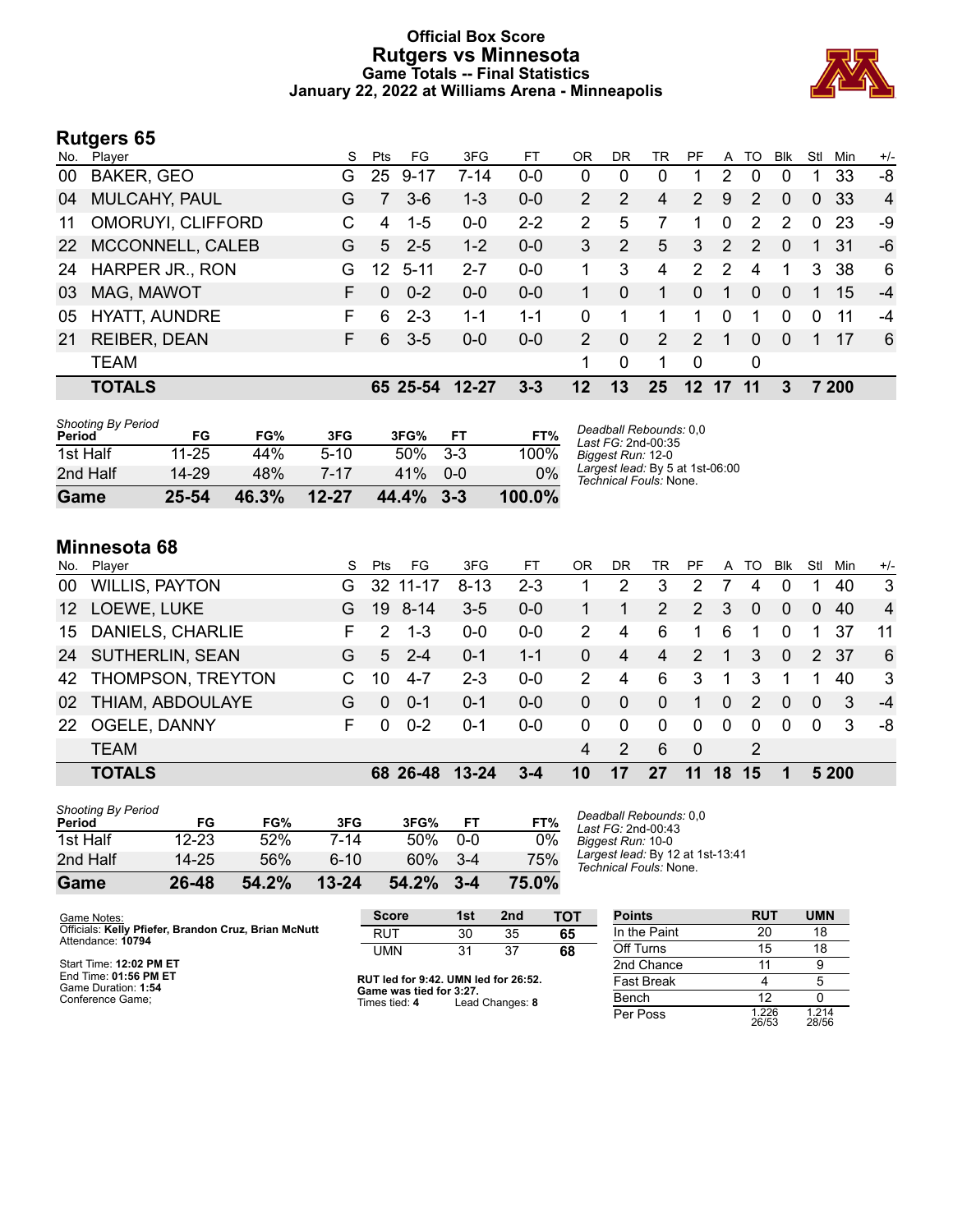# **Official Box Score Rutgers vs Minnesota First Half Statistics Only January 22, 2022 at Williams Arena - Minneapolis**



# **Rutgers 30**

| No.       | Player               | S. | Pts            | FG.      | 3FG     | <b>FT</b> | <b>OR</b> | <b>DR</b>    | <b>TR</b>             | PF       | $\mathsf{A}$ | <b>TO</b>     | <b>Blk</b>   | Stl      | <b>Min</b> | $+/-$          |
|-----------|----------------------|----|----------------|----------|---------|-----------|-----------|--------------|-----------------------|----------|--------------|---------------|--------------|----------|------------|----------------|
| 00        | BAKER, GEO           | G  | 8              | $3 - 7$  | $2 - 5$ | $0 - 0$   | 0         | 0            | 0                     | 0        |              | 0             | 0            |          | 13         | -6             |
| 04        | MULCAHY, PAUL        | G  | $\Omega$       | $0 - 2$  | $0 - 1$ | $0-0$     |           |              | $\mathbf{2}^{\prime}$ |          | 4            |               | 0            | 0        | 16         | $-1$           |
| 11        | OMORUYI, CLIFFORD    | C  | 4              | $1 - 3$  | $0-0$   | $2 - 2$   |           | 2            | 3                     | $\Omega$ | $\mathbf{0}$ | 2             |              | 0        | 14         | -3             |
| <b>22</b> | MCCONNELL, CALEB     | G  | 3              | $1 - 3$  | $1 - 2$ | $0 - 0$   | 0         |              | 1                     | $\Omega$ | $\mathbf{1}$ | $\mathcal{P}$ | $\Omega$     | 0        | 14         | $\mathbf{0}$   |
|           | 24 HARPER JR., RON   | G  | 5              | $2 - 3$  | $1 - 1$ | $0 - 0$   |           | 3            | 4                     | $\Omega$ |              |               | $\mathbf{0}$ | 3        | 18         | 5              |
| 03        | MAG, MAWOT           | F. | $\Omega$       | $0 - 2$  | $0 - 0$ | $0 - 0$   |           | $\Omega$     | 1                     | $\Omega$ | -1           | $\Omega$      | $\Omega$     | 1        | 9          | $-1$           |
| 05        | <b>HYATT, AUNDRE</b> | F. | 6              | $2 - 3$  | $1 - 1$ | $1 - 1$   | 0         | 1            |                       | 1        | 0            | 1             | $\Omega$     | 0        | 10         | -1             |
| 21        | <b>REIBER, DEAN</b>  | F. | $\overline{4}$ | $2 - 2$  | $0 - 0$ | $0 - 0$   | 0         | $\mathbf{0}$ | 0                     |          |              | $\Omega$      | $\Omega$     | $\Omega$ | 6          | $\overline{2}$ |
|           | <b>TEAM</b>          |    |                |          |         |           | 0         | 0            | $\Omega$              | $\Omega$ |              | 0             |              |          |            |                |
|           | <b>TOTALS</b>        |    |                | 30 11-25 | $5-10$  | $3 - 3$   |           | 8            | $12 \,$               | 3        | 9            | 7             |              |          | 5 100      |                |
|           |                      |    |                |          |         |           |           |              |                       |          |              |               |              |          |            |                |

| <b>Shooting By Period</b><br>Period | FG    | FG%   | 3FG       | 3FG%  | FТ     | FT%    | Deadball Rebounds: 0.0<br>Last FG Half: RUT 2nd-00:35 |
|-------------------------------------|-------|-------|-----------|-------|--------|--------|-------------------------------------------------------|
| 1st Half                            | 11-25 | 44%   | $5-10$    | 50%   | $-3-3$ | 100%   |                                                       |
| Game                                | 25-54 | 46.3% | $12 - 27$ | 44.4% | $3-3$  | 100.0% |                                                       |

# **Minnesota 31**

| No.     | Player                 | S. | Pts           | <b>FG</b> | 3FG      | <b>FT</b> | <b>OR</b> | <b>DR</b>   | TR          | <b>PF</b>    | A              | TO.           | <b>Blk</b> | Stl            | Min   | $+/-$          |
|---------|------------------------|----|---------------|-----------|----------|-----------|-----------|-------------|-------------|--------------|----------------|---------------|------------|----------------|-------|----------------|
| 00      | <b>WILLIS, PAYTON</b>  | G. | 14            | $5 - 10$  | 4-9      | $0-0$     |           | 2           | 3           |              | 5              | 2             |            |                | 20    | 1              |
| $12 \,$ | LOEWE, LUKE            | G  | 7             | $3-5$     | $1 - 1$  | $0 - 0$   | 0         | 0           | $\Omega$    | 1            | 2              | 0             | $\Omega$   | 0              | 20    | 2              |
| 15      | DANIELS, CHARLIE       | F. | $\Omega$      | $0 - 0$   | $0 - 0$  | $0-0$     | 0         | 2           | 2           | 1            |                | 1             | $\Omega$   | 1              | 17    | -9             |
| 24      | <b>SUTHERLIN, SEAN</b> | G. | $\mathcal{P}$ | -1-1      | $0 - 0$  | $0 - 0$   | 0         |             |             | $\Omega$     | $\overline{1}$ | $\mathcal{P}$ | $\Omega$   | $\overline{1}$ | -17   | $\overline{4}$ |
|         | 42 THOMPSON, TREYTON   | C. | 8             | $3 - 4$   | $2 - 2$  | $0-0$     | 1         | 3           | 4           | 1            | $\Omega$       | 2             |            | 1.             | 20    | $\mathbf 1$    |
| 02      | THIAM, ABDOULAYE       | G  | $\Omega$      | $0 - 1$   | $0 - 1$  | $0-0$     | 0         | $\Omega$    | $\Omega$    | 1            | $\Omega$       | 2             | $\Omega$   | $\Omega$       | 3     | $-4$           |
| 22      | OGELE, DANNY           | F. | $\Omega$      | $0 - 2$   | $0 - 1$  | $0-0$     | 0         | $\mathbf 0$ | $\mathbf 0$ | $\mathbf{0}$ | $\Omega$       | 0             | $\Omega$   | 0              | 3     | -8             |
|         | <b>TEAM</b>            |    |               |           |          |           |           | 2           | 3           | -0           |                | 0             |            |                |       |                |
|         | <b>TOTALS</b>          |    |               | 31 12-23  | $7 - 14$ | $0 - 0$   | 3         | 10          | 13          | 5            | 9              | 9             |            |                | 4 100 |                |

| <b>Shooting By Period</b><br>Period | FG    | FG%   | 3FG       | 3FG%  | FТ         | FT%   |
|-------------------------------------|-------|-------|-----------|-------|------------|-------|
| 1st Half                            | 12-23 | 52%   | 7-14      | 50%   | <u>ດ-ດ</u> | 0%    |
| Game                                | 26-48 | 54.2% | $13 - 24$ | 54.2% | $3 - 4$    | 75.0% |

*Deadball Rebounds:* 0,0 *Last FG Half:* UMN 2nd-00:43

| Game Notes:                                                               | <b>Score</b> | 1st | 2 <sub>nd</sub> | TOT | <b>Points (This Period)</b> | <b>RUT</b>     | <b>UMN</b>     |
|---------------------------------------------------------------------------|--------------|-----|-----------------|-----|-----------------------------|----------------|----------------|
| Officials: Kelly Pfiefer, Brandon Cruz, Brian McNutt<br>Attendance: 10794 | <b>RUT</b>   | 30  | 35              | 65  | In the Paint                | 10             |                |
|                                                                           | UMN          | 31  | 37              | 68  | Off Turns                   |                | 10             |
| Start Time: 12:02 PM ET                                                   |              |     |                 |     | 2nd Chance                  |                |                |
| End Time: 01:56 PM ET<br>Game Duration: 1:54                              |              |     |                 |     | <b>Fast Break</b>           |                |                |
| Conference Game:                                                          |              |     |                 |     | Bench                       | 10             |                |
|                                                                           |              |     |                 |     | Per Poss                    | 1.034<br>13/29 | 1.069<br>12/29 |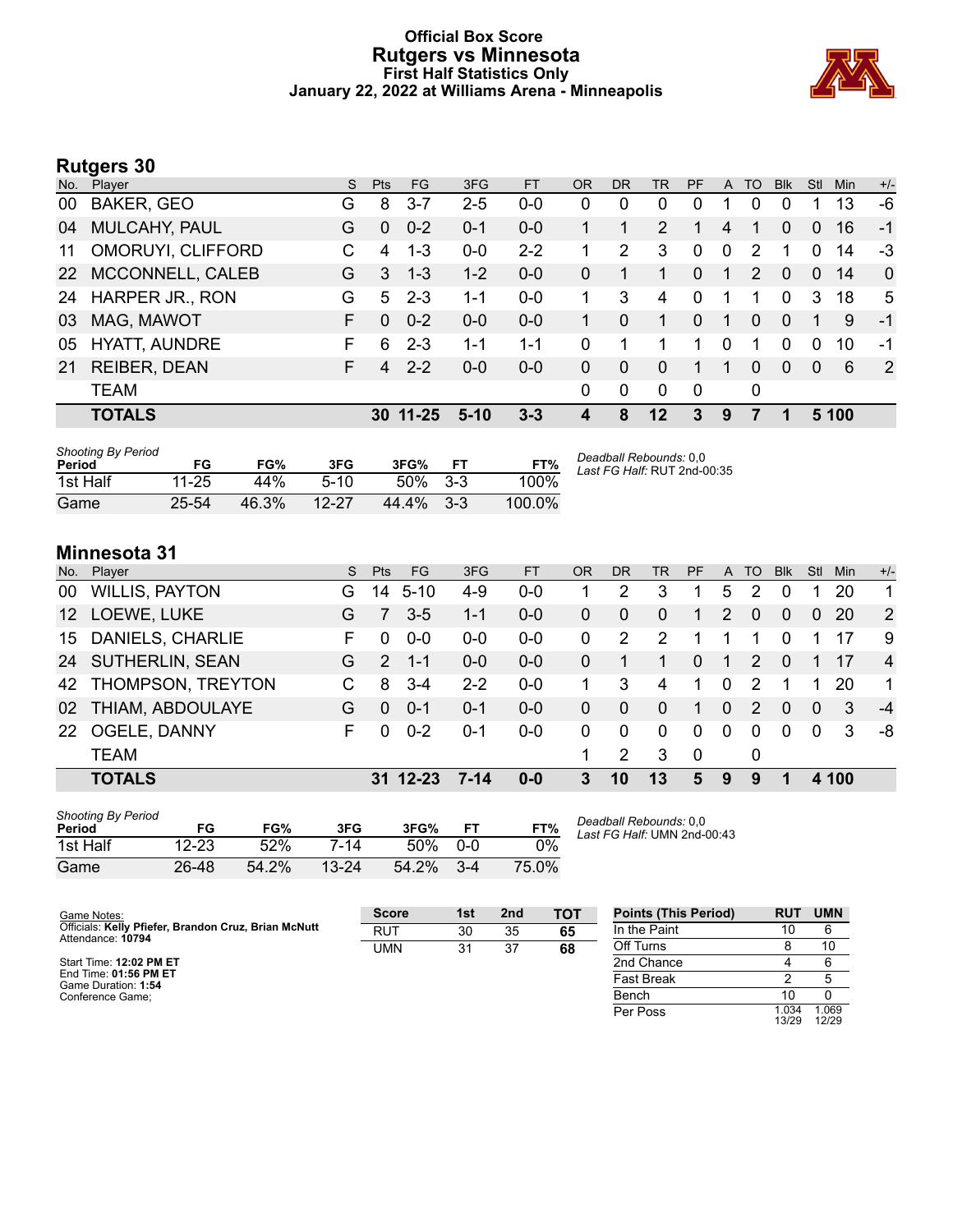# **Official Play-By-Play Rutgers vs Minnesota First Half January 22, 2022 at Williams Arena - Minneapolis**



#### **Period 1**

<mark>Starters:</mark><br>Rutgers: 0 BAKER,GEO (G); 4 MULCAHY,PAUL (G); 11 OMORUYI,CLIFFORD (C); 22 MCCONNELL,CALEB (G); 24 HARPER JR.,RON (G);<br>**Minnesota**: 0 WILLIS,PAYTON (G); 12 LOEWE,LUKE (G); 15 DANIELS,CHARLIE (F); 24 SUTHERLIN,SE

| TURNOVER (TRAVEL) by OMORUYI, CLIFFORD<br>19:39<br>19:24<br>$2 - 0$<br>H <sub>2</sub><br>GOOD! JUMPER by WILLIS, PAYTON [PNT]<br>19:24<br>ASSIST by LOEWE, LUKE<br>19:13<br>MISSED 3PTR by MCCONNELL, CALEB<br>19:10<br>REBOUND (DEF) by THOMPSON, TREYTON<br>MISSED LAYUP by THOMPSON, TREYTON<br>18:49<br>18:42<br>REBOUND (OFF) by THOMPSON, TREYTON<br>18:36<br>H <sub>5</sub><br>GOOD! 3PTR by WILLIS, PAYTON<br>$5 - 0$<br>ASSIST by DANIELS, CHARLIE<br>18:36<br>18:16<br>TURNOVER (LOSTBALL) by HARPER JR., RON<br>18:16<br>STEAL by WILLIS, PAYTON<br>18:10<br>$7 - 0$<br>H 7<br>GOOD! DUNK by THOMPSON, TREYTON [FB]<br>18:10<br>ASSIST by WILLIS, PAYTON<br>18:10<br>TIMEOUT 30SEC<br>17:55<br>MISSED 3PTR by BAKER, GEO<br>17:52<br>REBOUND (DEF) by DANIELS, CHARLIE<br>17:39<br>MISSED 3PTR by WILLIS, PAYTON<br>17:36<br>REBOUND (DEF) by HARPER JR., RON<br>17:28<br>GOOD! 3PTR by BAKER, GEO<br>$7 - 3$<br>H4<br>17:28<br>ASSIST by MCCONNELL, CALEB<br>16:53<br>MISSED 3PTR by WILLIS, PAYTON<br>16:50<br>REBOUND (DEF) by OMORUYI, CLIFFORD<br>GOOD! DUNK by OMORUYI, CLIFFORD<br>16:43<br>$7 - 5$<br>H <sub>2</sub><br>16:43<br>ASSIST by MULCAHY, PAUL<br>16:23<br>FOUL (PERSONAL) by MULCAHY, PAUL<br>16:02<br>$9-5$<br>H4<br>GOOD! JUMPER by LOEWE, LUKE<br>16:02<br>ASSIST by WILLIS, PAYTON<br>15:49<br>MISSED 3PTR by BAKER, GEO<br>15:46<br>REBOUND (DEF) by THOMPSON, TREYTON<br>GOOD! JUMPER by LOEWE, LUKE<br>15:18<br>$11 - 5$<br>H <sub>6</sub><br>15:18<br>ASSIST by SUTHERLIN, SEAN<br>15:05<br>MISSED JUMPER by MULCAHY, PAUL<br>REBOUND (DEF) by WILLIS, PAYTON<br>15:01<br>14:56<br>FOUL (OFF) by THOMPSON, TREYTON<br>14:56<br>TURNOVER (OFFENSIVE) by THOMPSON, TREYTON<br>14:56<br>14:56<br>SUB OUT: MULCAHY, PAUL<br>14:56<br>SUB OUT: HARPER JR., RON<br>14:56<br>SUB IN: MAG, MAWOT<br>14:56<br>SUB IN: HYATT, AUNDRE<br>TURNOVER (LOSTBALL) by OMORUYI, CLIFFORD<br>14:36<br>14:36<br>STEAL by SUTHERLIN, SEAN<br>14:31<br>GOOD! 3PTR by WILLIS, PAYTON [FB]<br>$14 - 5$<br>H9<br>14:31<br>ASSIST by LOEWE, LUKE<br>14:07<br>TURNOVER (OUTOFBOUNDS) by MCCONNELL, CALEB<br>SUB OUT: BAKER, GEO<br>14:07<br>14:07<br>SUB OUT: OMORUYI, CLIFFORD<br>14:07<br>SUB OUT: MCCONNELL, CALEB<br>14:07<br>SUB IN: MULCAHY, PAUL<br>14:07<br>SUB IN: REIBER, DEAN<br>14:07<br>SUB IN: HARPER JR., RON<br>13:41<br>$17-5$<br>H 12<br>GOOD! 3PTR by LOEWE, LUKE<br>13:18<br>GOOD! 3PTR by HYATT, AUNDRE<br>$17-8$<br>H 9<br>13:18<br>ASSIST by REIBER, DEAN<br>12:47<br>MISSED LAYUP by LOEWE, LUKE<br>12:44<br>REBOUND (DEF) by HYATT, AUNDRE<br>TURNOVER (TRAVEL) by HYATT, AUNDRE<br>12:19<br>12:06<br>TURNOVER (TRAVEL) by DANIELS, CHARLIE<br>11:38<br>GOOD! LAYUP by REIBER, DEAN<br>$17-10$<br>H 7<br>11:38<br>ASSIST by MULCAHY, PAUL<br>11:23<br>TURNOVER (LOSTBALL) by SUTHERLIN, SEAN<br>11:23<br>STEAL by MAG, MAWOT<br>11:23<br>11:23<br>SUB OUT: DANIELS, CHARLIE<br>SUB IN: OGELE, DANNY<br>11:23 | <b>Time</b> | <b>VISITORS: Rutgers</b> | <b>Score</b> | <b>Margin</b> | <b>HOME: Minnesota</b> |
|--------------------------------------------------------------------------------------------------------------------------------------------------------------------------------------------------------------------------------------------------------------------------------------------------------------------------------------------------------------------------------------------------------------------------------------------------------------------------------------------------------------------------------------------------------------------------------------------------------------------------------------------------------------------------------------------------------------------------------------------------------------------------------------------------------------------------------------------------------------------------------------------------------------------------------------------------------------------------------------------------------------------------------------------------------------------------------------------------------------------------------------------------------------------------------------------------------------------------------------------------------------------------------------------------------------------------------------------------------------------------------------------------------------------------------------------------------------------------------------------------------------------------------------------------------------------------------------------------------------------------------------------------------------------------------------------------------------------------------------------------------------------------------------------------------------------------------------------------------------------------------------------------------------------------------------------------------------------------------------------------------------------------------------------------------------------------------------------------------------------------------------------------------------------------------------------------------------------------------------------------------------------------------------------------------------------------------------------------------------------------------------------------------------------------------------------------------------------------------------------------------------------------------------------------------------------------------------------------------------------------------------------------------------------------------------------------------------------------------------------------------------------------------------------------------------------------------------------------------------------------------------------------------------------------------------------------|-------------|--------------------------|--------------|---------------|------------------------|
|                                                                                                                                                                                                                                                                                                                                                                                                                                                                                                                                                                                                                                                                                                                                                                                                                                                                                                                                                                                                                                                                                                                                                                                                                                                                                                                                                                                                                                                                                                                                                                                                                                                                                                                                                                                                                                                                                                                                                                                                                                                                                                                                                                                                                                                                                                                                                                                                                                                                                                                                                                                                                                                                                                                                                                                                                                                                                                                                                  |             |                          |              |               |                        |
|                                                                                                                                                                                                                                                                                                                                                                                                                                                                                                                                                                                                                                                                                                                                                                                                                                                                                                                                                                                                                                                                                                                                                                                                                                                                                                                                                                                                                                                                                                                                                                                                                                                                                                                                                                                                                                                                                                                                                                                                                                                                                                                                                                                                                                                                                                                                                                                                                                                                                                                                                                                                                                                                                                                                                                                                                                                                                                                                                  |             |                          |              |               |                        |
|                                                                                                                                                                                                                                                                                                                                                                                                                                                                                                                                                                                                                                                                                                                                                                                                                                                                                                                                                                                                                                                                                                                                                                                                                                                                                                                                                                                                                                                                                                                                                                                                                                                                                                                                                                                                                                                                                                                                                                                                                                                                                                                                                                                                                                                                                                                                                                                                                                                                                                                                                                                                                                                                                                                                                                                                                                                                                                                                                  |             |                          |              |               |                        |
|                                                                                                                                                                                                                                                                                                                                                                                                                                                                                                                                                                                                                                                                                                                                                                                                                                                                                                                                                                                                                                                                                                                                                                                                                                                                                                                                                                                                                                                                                                                                                                                                                                                                                                                                                                                                                                                                                                                                                                                                                                                                                                                                                                                                                                                                                                                                                                                                                                                                                                                                                                                                                                                                                                                                                                                                                                                                                                                                                  |             |                          |              |               |                        |
|                                                                                                                                                                                                                                                                                                                                                                                                                                                                                                                                                                                                                                                                                                                                                                                                                                                                                                                                                                                                                                                                                                                                                                                                                                                                                                                                                                                                                                                                                                                                                                                                                                                                                                                                                                                                                                                                                                                                                                                                                                                                                                                                                                                                                                                                                                                                                                                                                                                                                                                                                                                                                                                                                                                                                                                                                                                                                                                                                  |             |                          |              |               |                        |
|                                                                                                                                                                                                                                                                                                                                                                                                                                                                                                                                                                                                                                                                                                                                                                                                                                                                                                                                                                                                                                                                                                                                                                                                                                                                                                                                                                                                                                                                                                                                                                                                                                                                                                                                                                                                                                                                                                                                                                                                                                                                                                                                                                                                                                                                                                                                                                                                                                                                                                                                                                                                                                                                                                                                                                                                                                                                                                                                                  |             |                          |              |               |                        |
|                                                                                                                                                                                                                                                                                                                                                                                                                                                                                                                                                                                                                                                                                                                                                                                                                                                                                                                                                                                                                                                                                                                                                                                                                                                                                                                                                                                                                                                                                                                                                                                                                                                                                                                                                                                                                                                                                                                                                                                                                                                                                                                                                                                                                                                                                                                                                                                                                                                                                                                                                                                                                                                                                                                                                                                                                                                                                                                                                  |             |                          |              |               |                        |
|                                                                                                                                                                                                                                                                                                                                                                                                                                                                                                                                                                                                                                                                                                                                                                                                                                                                                                                                                                                                                                                                                                                                                                                                                                                                                                                                                                                                                                                                                                                                                                                                                                                                                                                                                                                                                                                                                                                                                                                                                                                                                                                                                                                                                                                                                                                                                                                                                                                                                                                                                                                                                                                                                                                                                                                                                                                                                                                                                  |             |                          |              |               |                        |
|                                                                                                                                                                                                                                                                                                                                                                                                                                                                                                                                                                                                                                                                                                                                                                                                                                                                                                                                                                                                                                                                                                                                                                                                                                                                                                                                                                                                                                                                                                                                                                                                                                                                                                                                                                                                                                                                                                                                                                                                                                                                                                                                                                                                                                                                                                                                                                                                                                                                                                                                                                                                                                                                                                                                                                                                                                                                                                                                                  |             |                          |              |               |                        |
|                                                                                                                                                                                                                                                                                                                                                                                                                                                                                                                                                                                                                                                                                                                                                                                                                                                                                                                                                                                                                                                                                                                                                                                                                                                                                                                                                                                                                                                                                                                                                                                                                                                                                                                                                                                                                                                                                                                                                                                                                                                                                                                                                                                                                                                                                                                                                                                                                                                                                                                                                                                                                                                                                                                                                                                                                                                                                                                                                  |             |                          |              |               |                        |
|                                                                                                                                                                                                                                                                                                                                                                                                                                                                                                                                                                                                                                                                                                                                                                                                                                                                                                                                                                                                                                                                                                                                                                                                                                                                                                                                                                                                                                                                                                                                                                                                                                                                                                                                                                                                                                                                                                                                                                                                                                                                                                                                                                                                                                                                                                                                                                                                                                                                                                                                                                                                                                                                                                                                                                                                                                                                                                                                                  |             |                          |              |               |                        |
|                                                                                                                                                                                                                                                                                                                                                                                                                                                                                                                                                                                                                                                                                                                                                                                                                                                                                                                                                                                                                                                                                                                                                                                                                                                                                                                                                                                                                                                                                                                                                                                                                                                                                                                                                                                                                                                                                                                                                                                                                                                                                                                                                                                                                                                                                                                                                                                                                                                                                                                                                                                                                                                                                                                                                                                                                                                                                                                                                  |             |                          |              |               |                        |
|                                                                                                                                                                                                                                                                                                                                                                                                                                                                                                                                                                                                                                                                                                                                                                                                                                                                                                                                                                                                                                                                                                                                                                                                                                                                                                                                                                                                                                                                                                                                                                                                                                                                                                                                                                                                                                                                                                                                                                                                                                                                                                                                                                                                                                                                                                                                                                                                                                                                                                                                                                                                                                                                                                                                                                                                                                                                                                                                                  |             |                          |              |               |                        |
|                                                                                                                                                                                                                                                                                                                                                                                                                                                                                                                                                                                                                                                                                                                                                                                                                                                                                                                                                                                                                                                                                                                                                                                                                                                                                                                                                                                                                                                                                                                                                                                                                                                                                                                                                                                                                                                                                                                                                                                                                                                                                                                                                                                                                                                                                                                                                                                                                                                                                                                                                                                                                                                                                                                                                                                                                                                                                                                                                  |             |                          |              |               |                        |
|                                                                                                                                                                                                                                                                                                                                                                                                                                                                                                                                                                                                                                                                                                                                                                                                                                                                                                                                                                                                                                                                                                                                                                                                                                                                                                                                                                                                                                                                                                                                                                                                                                                                                                                                                                                                                                                                                                                                                                                                                                                                                                                                                                                                                                                                                                                                                                                                                                                                                                                                                                                                                                                                                                                                                                                                                                                                                                                                                  |             |                          |              |               |                        |
|                                                                                                                                                                                                                                                                                                                                                                                                                                                                                                                                                                                                                                                                                                                                                                                                                                                                                                                                                                                                                                                                                                                                                                                                                                                                                                                                                                                                                                                                                                                                                                                                                                                                                                                                                                                                                                                                                                                                                                                                                                                                                                                                                                                                                                                                                                                                                                                                                                                                                                                                                                                                                                                                                                                                                                                                                                                                                                                                                  |             |                          |              |               |                        |
|                                                                                                                                                                                                                                                                                                                                                                                                                                                                                                                                                                                                                                                                                                                                                                                                                                                                                                                                                                                                                                                                                                                                                                                                                                                                                                                                                                                                                                                                                                                                                                                                                                                                                                                                                                                                                                                                                                                                                                                                                                                                                                                                                                                                                                                                                                                                                                                                                                                                                                                                                                                                                                                                                                                                                                                                                                                                                                                                                  |             |                          |              |               |                        |
|                                                                                                                                                                                                                                                                                                                                                                                                                                                                                                                                                                                                                                                                                                                                                                                                                                                                                                                                                                                                                                                                                                                                                                                                                                                                                                                                                                                                                                                                                                                                                                                                                                                                                                                                                                                                                                                                                                                                                                                                                                                                                                                                                                                                                                                                                                                                                                                                                                                                                                                                                                                                                                                                                                                                                                                                                                                                                                                                                  |             |                          |              |               |                        |
|                                                                                                                                                                                                                                                                                                                                                                                                                                                                                                                                                                                                                                                                                                                                                                                                                                                                                                                                                                                                                                                                                                                                                                                                                                                                                                                                                                                                                                                                                                                                                                                                                                                                                                                                                                                                                                                                                                                                                                                                                                                                                                                                                                                                                                                                                                                                                                                                                                                                                                                                                                                                                                                                                                                                                                                                                                                                                                                                                  |             |                          |              |               |                        |
|                                                                                                                                                                                                                                                                                                                                                                                                                                                                                                                                                                                                                                                                                                                                                                                                                                                                                                                                                                                                                                                                                                                                                                                                                                                                                                                                                                                                                                                                                                                                                                                                                                                                                                                                                                                                                                                                                                                                                                                                                                                                                                                                                                                                                                                                                                                                                                                                                                                                                                                                                                                                                                                                                                                                                                                                                                                                                                                                                  |             |                          |              |               |                        |
|                                                                                                                                                                                                                                                                                                                                                                                                                                                                                                                                                                                                                                                                                                                                                                                                                                                                                                                                                                                                                                                                                                                                                                                                                                                                                                                                                                                                                                                                                                                                                                                                                                                                                                                                                                                                                                                                                                                                                                                                                                                                                                                                                                                                                                                                                                                                                                                                                                                                                                                                                                                                                                                                                                                                                                                                                                                                                                                                                  |             |                          |              |               |                        |
|                                                                                                                                                                                                                                                                                                                                                                                                                                                                                                                                                                                                                                                                                                                                                                                                                                                                                                                                                                                                                                                                                                                                                                                                                                                                                                                                                                                                                                                                                                                                                                                                                                                                                                                                                                                                                                                                                                                                                                                                                                                                                                                                                                                                                                                                                                                                                                                                                                                                                                                                                                                                                                                                                                                                                                                                                                                                                                                                                  |             |                          |              |               |                        |
|                                                                                                                                                                                                                                                                                                                                                                                                                                                                                                                                                                                                                                                                                                                                                                                                                                                                                                                                                                                                                                                                                                                                                                                                                                                                                                                                                                                                                                                                                                                                                                                                                                                                                                                                                                                                                                                                                                                                                                                                                                                                                                                                                                                                                                                                                                                                                                                                                                                                                                                                                                                                                                                                                                                                                                                                                                                                                                                                                  |             |                          |              |               |                        |
|                                                                                                                                                                                                                                                                                                                                                                                                                                                                                                                                                                                                                                                                                                                                                                                                                                                                                                                                                                                                                                                                                                                                                                                                                                                                                                                                                                                                                                                                                                                                                                                                                                                                                                                                                                                                                                                                                                                                                                                                                                                                                                                                                                                                                                                                                                                                                                                                                                                                                                                                                                                                                                                                                                                                                                                                                                                                                                                                                  |             |                          |              |               |                        |
|                                                                                                                                                                                                                                                                                                                                                                                                                                                                                                                                                                                                                                                                                                                                                                                                                                                                                                                                                                                                                                                                                                                                                                                                                                                                                                                                                                                                                                                                                                                                                                                                                                                                                                                                                                                                                                                                                                                                                                                                                                                                                                                                                                                                                                                                                                                                                                                                                                                                                                                                                                                                                                                                                                                                                                                                                                                                                                                                                  |             |                          |              |               |                        |
|                                                                                                                                                                                                                                                                                                                                                                                                                                                                                                                                                                                                                                                                                                                                                                                                                                                                                                                                                                                                                                                                                                                                                                                                                                                                                                                                                                                                                                                                                                                                                                                                                                                                                                                                                                                                                                                                                                                                                                                                                                                                                                                                                                                                                                                                                                                                                                                                                                                                                                                                                                                                                                                                                                                                                                                                                                                                                                                                                  |             |                          |              |               |                        |
|                                                                                                                                                                                                                                                                                                                                                                                                                                                                                                                                                                                                                                                                                                                                                                                                                                                                                                                                                                                                                                                                                                                                                                                                                                                                                                                                                                                                                                                                                                                                                                                                                                                                                                                                                                                                                                                                                                                                                                                                                                                                                                                                                                                                                                                                                                                                                                                                                                                                                                                                                                                                                                                                                                                                                                                                                                                                                                                                                  |             |                          |              |               |                        |
|                                                                                                                                                                                                                                                                                                                                                                                                                                                                                                                                                                                                                                                                                                                                                                                                                                                                                                                                                                                                                                                                                                                                                                                                                                                                                                                                                                                                                                                                                                                                                                                                                                                                                                                                                                                                                                                                                                                                                                                                                                                                                                                                                                                                                                                                                                                                                                                                                                                                                                                                                                                                                                                                                                                                                                                                                                                                                                                                                  |             |                          |              |               |                        |
|                                                                                                                                                                                                                                                                                                                                                                                                                                                                                                                                                                                                                                                                                                                                                                                                                                                                                                                                                                                                                                                                                                                                                                                                                                                                                                                                                                                                                                                                                                                                                                                                                                                                                                                                                                                                                                                                                                                                                                                                                                                                                                                                                                                                                                                                                                                                                                                                                                                                                                                                                                                                                                                                                                                                                                                                                                                                                                                                                  |             |                          |              |               |                        |
|                                                                                                                                                                                                                                                                                                                                                                                                                                                                                                                                                                                                                                                                                                                                                                                                                                                                                                                                                                                                                                                                                                                                                                                                                                                                                                                                                                                                                                                                                                                                                                                                                                                                                                                                                                                                                                                                                                                                                                                                                                                                                                                                                                                                                                                                                                                                                                                                                                                                                                                                                                                                                                                                                                                                                                                                                                                                                                                                                  |             |                          |              |               |                        |
|                                                                                                                                                                                                                                                                                                                                                                                                                                                                                                                                                                                                                                                                                                                                                                                                                                                                                                                                                                                                                                                                                                                                                                                                                                                                                                                                                                                                                                                                                                                                                                                                                                                                                                                                                                                                                                                                                                                                                                                                                                                                                                                                                                                                                                                                                                                                                                                                                                                                                                                                                                                                                                                                                                                                                                                                                                                                                                                                                  |             |                          |              |               |                        |
|                                                                                                                                                                                                                                                                                                                                                                                                                                                                                                                                                                                                                                                                                                                                                                                                                                                                                                                                                                                                                                                                                                                                                                                                                                                                                                                                                                                                                                                                                                                                                                                                                                                                                                                                                                                                                                                                                                                                                                                                                                                                                                                                                                                                                                                                                                                                                                                                                                                                                                                                                                                                                                                                                                                                                                                                                                                                                                                                                  |             |                          |              |               |                        |
|                                                                                                                                                                                                                                                                                                                                                                                                                                                                                                                                                                                                                                                                                                                                                                                                                                                                                                                                                                                                                                                                                                                                                                                                                                                                                                                                                                                                                                                                                                                                                                                                                                                                                                                                                                                                                                                                                                                                                                                                                                                                                                                                                                                                                                                                                                                                                                                                                                                                                                                                                                                                                                                                                                                                                                                                                                                                                                                                                  |             |                          |              |               |                        |
|                                                                                                                                                                                                                                                                                                                                                                                                                                                                                                                                                                                                                                                                                                                                                                                                                                                                                                                                                                                                                                                                                                                                                                                                                                                                                                                                                                                                                                                                                                                                                                                                                                                                                                                                                                                                                                                                                                                                                                                                                                                                                                                                                                                                                                                                                                                                                                                                                                                                                                                                                                                                                                                                                                                                                                                                                                                                                                                                                  |             |                          |              |               |                        |
|                                                                                                                                                                                                                                                                                                                                                                                                                                                                                                                                                                                                                                                                                                                                                                                                                                                                                                                                                                                                                                                                                                                                                                                                                                                                                                                                                                                                                                                                                                                                                                                                                                                                                                                                                                                                                                                                                                                                                                                                                                                                                                                                                                                                                                                                                                                                                                                                                                                                                                                                                                                                                                                                                                                                                                                                                                                                                                                                                  |             |                          |              |               |                        |
|                                                                                                                                                                                                                                                                                                                                                                                                                                                                                                                                                                                                                                                                                                                                                                                                                                                                                                                                                                                                                                                                                                                                                                                                                                                                                                                                                                                                                                                                                                                                                                                                                                                                                                                                                                                                                                                                                                                                                                                                                                                                                                                                                                                                                                                                                                                                                                                                                                                                                                                                                                                                                                                                                                                                                                                                                                                                                                                                                  |             |                          |              |               |                        |
|                                                                                                                                                                                                                                                                                                                                                                                                                                                                                                                                                                                                                                                                                                                                                                                                                                                                                                                                                                                                                                                                                                                                                                                                                                                                                                                                                                                                                                                                                                                                                                                                                                                                                                                                                                                                                                                                                                                                                                                                                                                                                                                                                                                                                                                                                                                                                                                                                                                                                                                                                                                                                                                                                                                                                                                                                                                                                                                                                  |             |                          |              |               |                        |
|                                                                                                                                                                                                                                                                                                                                                                                                                                                                                                                                                                                                                                                                                                                                                                                                                                                                                                                                                                                                                                                                                                                                                                                                                                                                                                                                                                                                                                                                                                                                                                                                                                                                                                                                                                                                                                                                                                                                                                                                                                                                                                                                                                                                                                                                                                                                                                                                                                                                                                                                                                                                                                                                                                                                                                                                                                                                                                                                                  |             |                          |              |               |                        |
|                                                                                                                                                                                                                                                                                                                                                                                                                                                                                                                                                                                                                                                                                                                                                                                                                                                                                                                                                                                                                                                                                                                                                                                                                                                                                                                                                                                                                                                                                                                                                                                                                                                                                                                                                                                                                                                                                                                                                                                                                                                                                                                                                                                                                                                                                                                                                                                                                                                                                                                                                                                                                                                                                                                                                                                                                                                                                                                                                  |             |                          |              |               |                        |
|                                                                                                                                                                                                                                                                                                                                                                                                                                                                                                                                                                                                                                                                                                                                                                                                                                                                                                                                                                                                                                                                                                                                                                                                                                                                                                                                                                                                                                                                                                                                                                                                                                                                                                                                                                                                                                                                                                                                                                                                                                                                                                                                                                                                                                                                                                                                                                                                                                                                                                                                                                                                                                                                                                                                                                                                                                                                                                                                                  |             |                          |              |               |                        |
|                                                                                                                                                                                                                                                                                                                                                                                                                                                                                                                                                                                                                                                                                                                                                                                                                                                                                                                                                                                                                                                                                                                                                                                                                                                                                                                                                                                                                                                                                                                                                                                                                                                                                                                                                                                                                                                                                                                                                                                                                                                                                                                                                                                                                                                                                                                                                                                                                                                                                                                                                                                                                                                                                                                                                                                                                                                                                                                                                  |             |                          |              |               |                        |
|                                                                                                                                                                                                                                                                                                                                                                                                                                                                                                                                                                                                                                                                                                                                                                                                                                                                                                                                                                                                                                                                                                                                                                                                                                                                                                                                                                                                                                                                                                                                                                                                                                                                                                                                                                                                                                                                                                                                                                                                                                                                                                                                                                                                                                                                                                                                                                                                                                                                                                                                                                                                                                                                                                                                                                                                                                                                                                                                                  |             |                          |              |               |                        |
|                                                                                                                                                                                                                                                                                                                                                                                                                                                                                                                                                                                                                                                                                                                                                                                                                                                                                                                                                                                                                                                                                                                                                                                                                                                                                                                                                                                                                                                                                                                                                                                                                                                                                                                                                                                                                                                                                                                                                                                                                                                                                                                                                                                                                                                                                                                                                                                                                                                                                                                                                                                                                                                                                                                                                                                                                                                                                                                                                  |             |                          |              |               |                        |
|                                                                                                                                                                                                                                                                                                                                                                                                                                                                                                                                                                                                                                                                                                                                                                                                                                                                                                                                                                                                                                                                                                                                                                                                                                                                                                                                                                                                                                                                                                                                                                                                                                                                                                                                                                                                                                                                                                                                                                                                                                                                                                                                                                                                                                                                                                                                                                                                                                                                                                                                                                                                                                                                                                                                                                                                                                                                                                                                                  |             |                          |              |               |                        |
|                                                                                                                                                                                                                                                                                                                                                                                                                                                                                                                                                                                                                                                                                                                                                                                                                                                                                                                                                                                                                                                                                                                                                                                                                                                                                                                                                                                                                                                                                                                                                                                                                                                                                                                                                                                                                                                                                                                                                                                                                                                                                                                                                                                                                                                                                                                                                                                                                                                                                                                                                                                                                                                                                                                                                                                                                                                                                                                                                  |             |                          |              |               |                        |
|                                                                                                                                                                                                                                                                                                                                                                                                                                                                                                                                                                                                                                                                                                                                                                                                                                                                                                                                                                                                                                                                                                                                                                                                                                                                                                                                                                                                                                                                                                                                                                                                                                                                                                                                                                                                                                                                                                                                                                                                                                                                                                                                                                                                                                                                                                                                                                                                                                                                                                                                                                                                                                                                                                                                                                                                                                                                                                                                                  |             |                          |              |               |                        |
|                                                                                                                                                                                                                                                                                                                                                                                                                                                                                                                                                                                                                                                                                                                                                                                                                                                                                                                                                                                                                                                                                                                                                                                                                                                                                                                                                                                                                                                                                                                                                                                                                                                                                                                                                                                                                                                                                                                                                                                                                                                                                                                                                                                                                                                                                                                                                                                                                                                                                                                                                                                                                                                                                                                                                                                                                                                                                                                                                  |             |                          |              |               |                        |
|                                                                                                                                                                                                                                                                                                                                                                                                                                                                                                                                                                                                                                                                                                                                                                                                                                                                                                                                                                                                                                                                                                                                                                                                                                                                                                                                                                                                                                                                                                                                                                                                                                                                                                                                                                                                                                                                                                                                                                                                                                                                                                                                                                                                                                                                                                                                                                                                                                                                                                                                                                                                                                                                                                                                                                                                                                                                                                                                                  |             |                          |              |               |                        |
|                                                                                                                                                                                                                                                                                                                                                                                                                                                                                                                                                                                                                                                                                                                                                                                                                                                                                                                                                                                                                                                                                                                                                                                                                                                                                                                                                                                                                                                                                                                                                                                                                                                                                                                                                                                                                                                                                                                                                                                                                                                                                                                                                                                                                                                                                                                                                                                                                                                                                                                                                                                                                                                                                                                                                                                                                                                                                                                                                  |             |                          |              |               |                        |
|                                                                                                                                                                                                                                                                                                                                                                                                                                                                                                                                                                                                                                                                                                                                                                                                                                                                                                                                                                                                                                                                                                                                                                                                                                                                                                                                                                                                                                                                                                                                                                                                                                                                                                                                                                                                                                                                                                                                                                                                                                                                                                                                                                                                                                                                                                                                                                                                                                                                                                                                                                                                                                                                                                                                                                                                                                                                                                                                                  |             |                          |              |               |                        |
|                                                                                                                                                                                                                                                                                                                                                                                                                                                                                                                                                                                                                                                                                                                                                                                                                                                                                                                                                                                                                                                                                                                                                                                                                                                                                                                                                                                                                                                                                                                                                                                                                                                                                                                                                                                                                                                                                                                                                                                                                                                                                                                                                                                                                                                                                                                                                                                                                                                                                                                                                                                                                                                                                                                                                                                                                                                                                                                                                  |             |                          |              |               |                        |
|                                                                                                                                                                                                                                                                                                                                                                                                                                                                                                                                                                                                                                                                                                                                                                                                                                                                                                                                                                                                                                                                                                                                                                                                                                                                                                                                                                                                                                                                                                                                                                                                                                                                                                                                                                                                                                                                                                                                                                                                                                                                                                                                                                                                                                                                                                                                                                                                                                                                                                                                                                                                                                                                                                                                                                                                                                                                                                                                                  |             |                          |              |               |                        |
|                                                                                                                                                                                                                                                                                                                                                                                                                                                                                                                                                                                                                                                                                                                                                                                                                                                                                                                                                                                                                                                                                                                                                                                                                                                                                                                                                                                                                                                                                                                                                                                                                                                                                                                                                                                                                                                                                                                                                                                                                                                                                                                                                                                                                                                                                                                                                                                                                                                                                                                                                                                                                                                                                                                                                                                                                                                                                                                                                  |             |                          |              |               |                        |
|                                                                                                                                                                                                                                                                                                                                                                                                                                                                                                                                                                                                                                                                                                                                                                                                                                                                                                                                                                                                                                                                                                                                                                                                                                                                                                                                                                                                                                                                                                                                                                                                                                                                                                                                                                                                                                                                                                                                                                                                                                                                                                                                                                                                                                                                                                                                                                                                                                                                                                                                                                                                                                                                                                                                                                                                                                                                                                                                                  |             |                          |              |               |                        |
|                                                                                                                                                                                                                                                                                                                                                                                                                                                                                                                                                                                                                                                                                                                                                                                                                                                                                                                                                                                                                                                                                                                                                                                                                                                                                                                                                                                                                                                                                                                                                                                                                                                                                                                                                                                                                                                                                                                                                                                                                                                                                                                                                                                                                                                                                                                                                                                                                                                                                                                                                                                                                                                                                                                                                                                                                                                                                                                                                  |             |                          |              |               |                        |
|                                                                                                                                                                                                                                                                                                                                                                                                                                                                                                                                                                                                                                                                                                                                                                                                                                                                                                                                                                                                                                                                                                                                                                                                                                                                                                                                                                                                                                                                                                                                                                                                                                                                                                                                                                                                                                                                                                                                                                                                                                                                                                                                                                                                                                                                                                                                                                                                                                                                                                                                                                                                                                                                                                                                                                                                                                                                                                                                                  |             |                          |              |               |                        |
|                                                                                                                                                                                                                                                                                                                                                                                                                                                                                                                                                                                                                                                                                                                                                                                                                                                                                                                                                                                                                                                                                                                                                                                                                                                                                                                                                                                                                                                                                                                                                                                                                                                                                                                                                                                                                                                                                                                                                                                                                                                                                                                                                                                                                                                                                                                                                                                                                                                                                                                                                                                                                                                                                                                                                                                                                                                                                                                                                  |             |                          |              |               |                        |
|                                                                                                                                                                                                                                                                                                                                                                                                                                                                                                                                                                                                                                                                                                                                                                                                                                                                                                                                                                                                                                                                                                                                                                                                                                                                                                                                                                                                                                                                                                                                                                                                                                                                                                                                                                                                                                                                                                                                                                                                                                                                                                                                                                                                                                                                                                                                                                                                                                                                                                                                                                                                                                                                                                                                                                                                                                                                                                                                                  |             |                          |              |               |                        |
|                                                                                                                                                                                                                                                                                                                                                                                                                                                                                                                                                                                                                                                                                                                                                                                                                                                                                                                                                                                                                                                                                                                                                                                                                                                                                                                                                                                                                                                                                                                                                                                                                                                                                                                                                                                                                                                                                                                                                                                                                                                                                                                                                                                                                                                                                                                                                                                                                                                                                                                                                                                                                                                                                                                                                                                                                                                                                                                                                  |             |                          |              |               |                        |
|                                                                                                                                                                                                                                                                                                                                                                                                                                                                                                                                                                                                                                                                                                                                                                                                                                                                                                                                                                                                                                                                                                                                                                                                                                                                                                                                                                                                                                                                                                                                                                                                                                                                                                                                                                                                                                                                                                                                                                                                                                                                                                                                                                                                                                                                                                                                                                                                                                                                                                                                                                                                                                                                                                                                                                                                                                                                                                                                                  |             |                          |              |               |                        |
|                                                                                                                                                                                                                                                                                                                                                                                                                                                                                                                                                                                                                                                                                                                                                                                                                                                                                                                                                                                                                                                                                                                                                                                                                                                                                                                                                                                                                                                                                                                                                                                                                                                                                                                                                                                                                                                                                                                                                                                                                                                                                                                                                                                                                                                                                                                                                                                                                                                                                                                                                                                                                                                                                                                                                                                                                                                                                                                                                  |             |                          |              |               |                        |
|                                                                                                                                                                                                                                                                                                                                                                                                                                                                                                                                                                                                                                                                                                                                                                                                                                                                                                                                                                                                                                                                                                                                                                                                                                                                                                                                                                                                                                                                                                                                                                                                                                                                                                                                                                                                                                                                                                                                                                                                                                                                                                                                                                                                                                                                                                                                                                                                                                                                                                                                                                                                                                                                                                                                                                                                                                                                                                                                                  |             |                          |              |               |                        |
|                                                                                                                                                                                                                                                                                                                                                                                                                                                                                                                                                                                                                                                                                                                                                                                                                                                                                                                                                                                                                                                                                                                                                                                                                                                                                                                                                                                                                                                                                                                                                                                                                                                                                                                                                                                                                                                                                                                                                                                                                                                                                                                                                                                                                                                                                                                                                                                                                                                                                                                                                                                                                                                                                                                                                                                                                                                                                                                                                  |             |                          |              |               |                        |
|                                                                                                                                                                                                                                                                                                                                                                                                                                                                                                                                                                                                                                                                                                                                                                                                                                                                                                                                                                                                                                                                                                                                                                                                                                                                                                                                                                                                                                                                                                                                                                                                                                                                                                                                                                                                                                                                                                                                                                                                                                                                                                                                                                                                                                                                                                                                                                                                                                                                                                                                                                                                                                                                                                                                                                                                                                                                                                                                                  |             |                          |              |               |                        |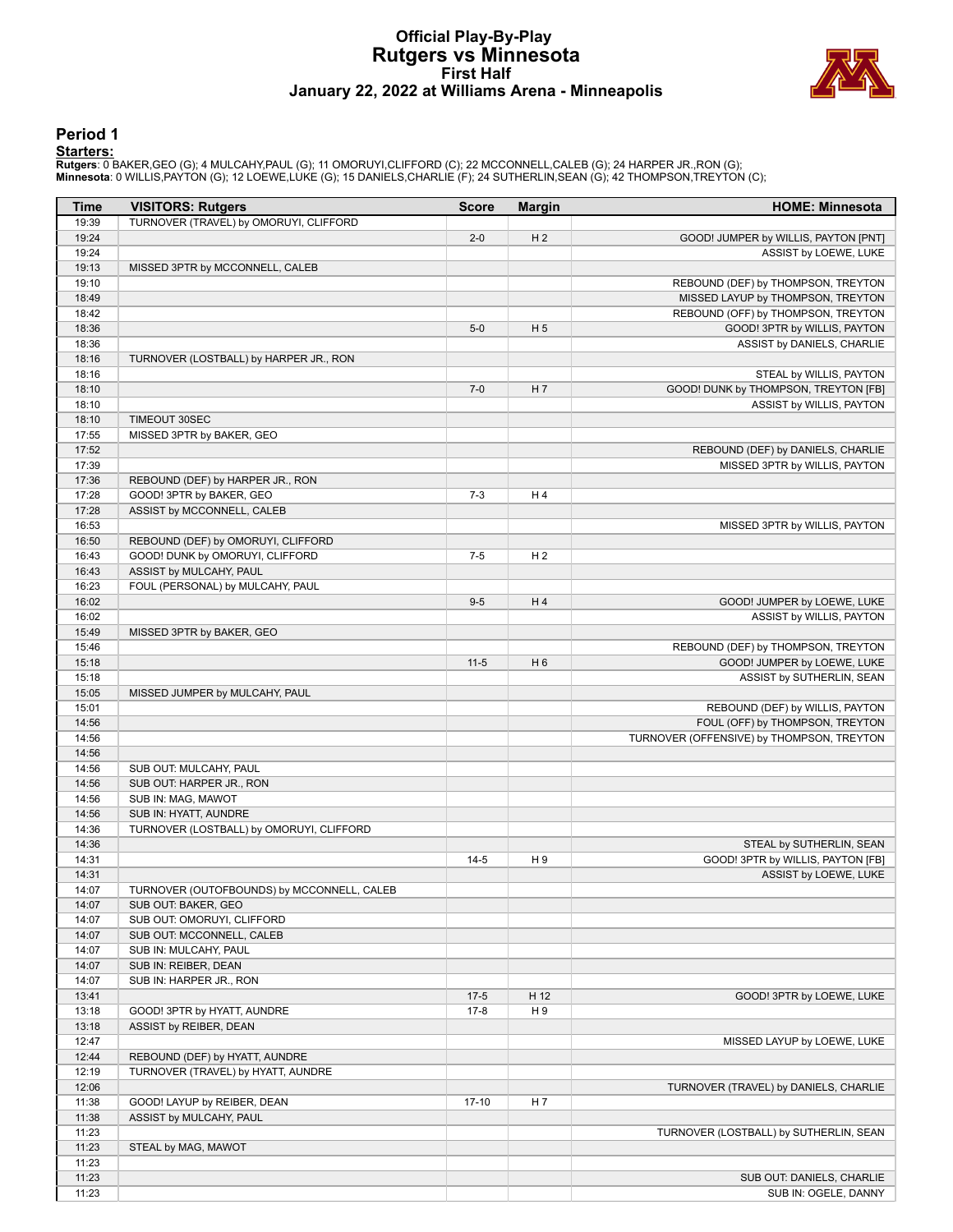| Time  | <b>VISITORS: Rutgers</b>            | <b>Score</b> | <b>Margin</b>  | <b>HOME: Minnesota</b>                   |
|-------|-------------------------------------|--------------|----------------|------------------------------------------|
| 11:04 | GOOD! LAYUP by REIBER, DEAN         | $17 - 12$    | H <sub>5</sub> |                                          |
| 11:04 | ASSIST by MULCAHY, PAUL             |              |                |                                          |
| 10:36 |                                     |              |                | TURNOVER (BADPASS) by SUTHERLIN, SEAN    |
| 10:36 | STEAL by HARPER JR., RON            |              |                |                                          |
| 10:26 | MISSED LAYUP by MAG, MAWOT          |              |                |                                          |
| 10:22 | REBOUND (OFF) by MAG, MAWOT         |              |                |                                          |
| 10:22 | MISSED LAYUP by MAG, MAWOT          |              |                |                                          |
| 10:21 |                                     |              |                | REBOUND (DEF) by WILLIS, PAYTON          |
| 10:01 |                                     | $19-12$      | H 7            | GOOD! LAYUP by SUTHERLIN, SEAN           |
| 10:01 |                                     |              |                | ASSIST by WILLIS, PAYTON                 |
| 09:48 | SUB OUT: MAG, MAWOT                 |              |                |                                          |
| 09:48 | SUB OUT: HYATT, AUNDRE              |              |                |                                          |
| 09:48 | SUB IN: BAKER, GEO                  |              |                |                                          |
| 09:48 | SUB IN: MCCONNELL, CALEB            |              |                |                                          |
| 09:48 | SUB OUT: REIBER, DEAN               |              |                |                                          |
| 09:48 |                                     |              |                |                                          |
|       | SUB IN: OMORUYI, CLIFFORD           |              | H4             |                                          |
| 09:40 | GOOD! 3PTR by MCCONNELL, CALEB      | 19-15        |                |                                          |
| 09:40 | ASSIST by HARPER JR., RON           |              |                |                                          |
| 09:10 |                                     |              |                | MISSED JUMPER by OGELE, DANNY            |
| 09:07 | REBOUND (DEF) by MULCAHY, PAUL      |              |                |                                          |
| 08:55 | GOOD! 3PTR by BAKER, GEO            | $19-18$      | H <sub>1</sub> |                                          |
| 08:55 | ASSIST by MULCAHY, PAUL             |              |                |                                          |
| 08:33 |                                     |              |                | MISSED 3PTR by OGELE, DANNY              |
| 08:31 | REBOUND (DEF) by HARPER JR., RON    |              |                |                                          |
| 08:15 | GOOD! JUMPER by BAKER, GEO          | 19-20        | V <sub>1</sub> |                                          |
| 08:13 |                                     |              |                | TIMEOUT 30SEC                            |
| 08:13 |                                     |              |                |                                          |
| 08:13 |                                     |              |                | SUB OUT: LOEWE, LUKE                     |
| 08:13 |                                     |              |                | SUB OUT: OGELE, DANNY                    |
| 08:13 |                                     |              |                | SUB IN: THIAM, ABDOULAYE                 |
| 08:13 |                                     |              |                | SUB IN: DANIELS, CHARLIE                 |
| 08:02 |                                     |              |                | TURNOVER (LOSTBALL) by THIAM, ABDOULAYE  |
| 08:02 | STEAL by BAKER, GEO                 |              |                |                                          |
| 07:54 | MISSED LAYUP by OMORUYI, CLIFFORD   |              |                |                                          |
| 07:54 |                                     |              |                | BLOCK by THOMPSON, TREYTON               |
| 07:53 |                                     |              |                | FOUL (PERSONAL) by WILLIS, PAYTON        |
| 07:53 | GOOD! FT by OMORUYI, CLIFFORD       | 19-21        | V <sub>2</sub> |                                          |
| 07:53 |                                     |              |                | SUB OUT: THIAM, ABDOULAYE                |
| 07:53 |                                     |              |                | SUB IN: LOEWE, LUKE                      |
| 07:53 | GOOD! FT by OMORUYI, CLIFFORD       | 19-22        | $V_3$          |                                          |
|       |                                     |              |                |                                          |
| 07:51 | REBOUND (OFF) by OMORUYI, CLIFFORD  |              |                |                                          |
| 07:20 |                                     |              |                | MISSED 3PTR by WILLIS, PAYTON            |
| 07:17 | REBOUND (DEF) by HARPER JR., RON    |              |                |                                          |
| 07:09 | MISSED JUMPER by MCCONNELL, CALEB   |              |                |                                          |
| 07:07 |                                     |              |                | REBOUND (DEF) by THOMPSON, TREYTON       |
| 06:57 |                                     |              |                | TURNOVER (LOSTBALL) by WILLIS, PAYTON    |
| 06:57 | STEAL by HARPER JR., RON            |              |                |                                          |
| 06:52 | MISSED LAYUP by BAKER, GEO          |              |                |                                          |
| 06:48 | REBOUND (OFF) by HARPER JR., RON    |              |                |                                          |
| 06:48 | GOOD! LAYUP by HARPER JR., RON [FB] | 19-24        | V <sub>5</sub> |                                          |
| 06:19 |                                     | $22 - 24$    | V <sub>2</sub> | GOOD! 3PTR by WILLIS, PAYTON             |
| 06:00 | GOOD! 3PTR by HARPER JR., RON       | 22-27        | V <sub>5</sub> |                                          |
| 06:00 | ASSIST by BAKER, GEO                |              |                |                                          |
| 05:36 |                                     |              |                | MISSED JUMPER by LOEWE, LUKE             |
| 05:36 | BLOCK by OMORUYI, CLIFFORD          |              |                |                                          |
| 05:32 |                                     |              |                | REBOUND (OFF) by WILLIS, PAYTON          |
| 05:30 |                                     | $25 - 27$    | V <sub>2</sub> | GOOD! 3PTR by WILLIS, PAYTON             |
| 05:22 |                                     |              |                | FOUL (PERSONAL) by LOEWE, LUKE           |
| 05:16 | TURNOVER (BADPASS) by MULCAHY, PAUL |              |                |                                          |
| 05:16 |                                     |              |                | STEAL by THOMPSON, TREYTON               |
| 05:06 |                                     |              |                | MISSED 3PTR by WILLIS, PAYTON            |
| 05:04 | REBOUND (DEF) by OMORUYI, CLIFFORD  |              |                |                                          |
| 05:04 | SUB OUT: MCCONNELL, CALEB           |              |                |                                          |
| 05:04 | SUB IN: HYATT, AUNDRE               |              |                |                                          |
| 04:49 | MISSED JUMPER by HYATT, AUNDRE      |              |                |                                          |
| 04:46 |                                     |              |                | REBOUND (DEF) by DANIELS, CHARLIE        |
| 04:27 |                                     |              |                | TURNOVER (LOSTBALL) by THOMPSON, TREYTON |
| 04:27 | STEAL by HARPER JR., RON            |              |                |                                          |
|       |                                     |              |                |                                          |
| 04:21 | MISSED LAYUP by HARPER JR., RON     |              |                |                                          |
| 04:19 | REBOUND (OFF) by MULCAHY, PAUL      |              |                |                                          |
| 04:16 | MISSED 3PTR by BAKER, GEO           |              |                |                                          |
| 04:12 |                                     |              |                | REBOUND (DEF) by TEAM                    |
| 04:12 | SUB OUT: OMORUYI, CLIFFORD          |              |                |                                          |
| 04:12 | SUB OUT: HARPER JR., RON            |              |                |                                          |
| 04:12 | SUB IN: MAG, MAWOT                  |              |                |                                          |
| 04:12 | SUB IN: REIBER, DEAN                |              |                |                                          |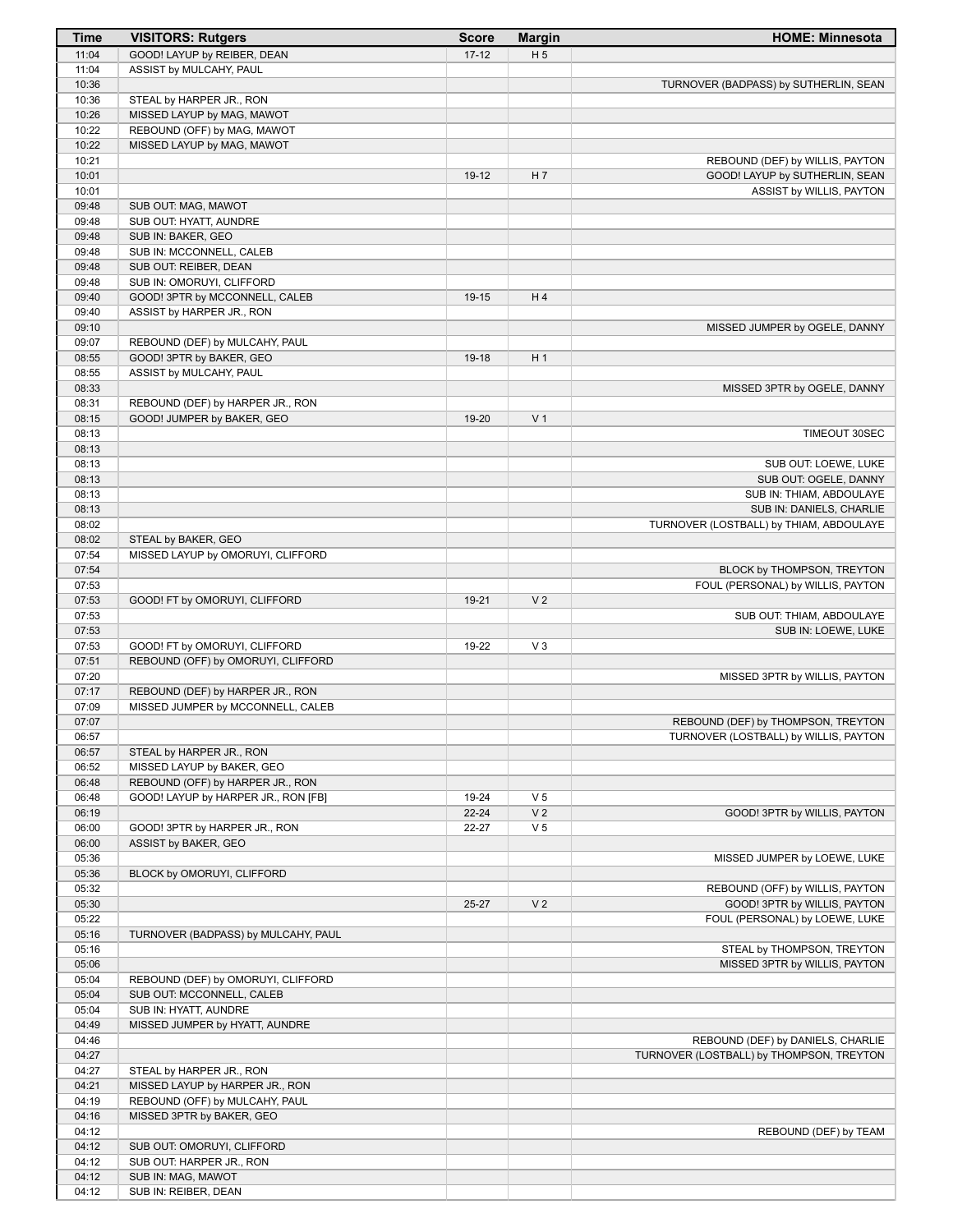| <b>Time</b> | <b>VISITORS: Rutgers</b>               | <b>Score</b> | <b>Margin</b>  | <b>HOME: Minnesota</b>                   |
|-------------|----------------------------------------|--------------|----------------|------------------------------------------|
| 03:56       |                                        | 28-27        | H <sub>1</sub> | GOOD! 3PTR by THOMPSON, TREYTON          |
| 03:56       |                                        |              |                | ASSIST by WILLIS, PAYTON                 |
| 03:31       | MISSED 3PTR by MULCAHY, PAUL           |              |                |                                          |
| 03:27       |                                        |              |                | REBOUND (DEF) by SUTHERLIN, SEAN         |
| 03:27       |                                        |              |                |                                          |
| 03:27       |                                        |              |                | SUB OUT: SUTHERLIN, SEAN                 |
| 03:27       |                                        |              |                | SUB IN: THIAM, ABDOULAYE                 |
| 03:27       | SUB OUT: BAKER, GEO                    |              |                |                                          |
| 03:27       | SUB OUT: MULCAHY, PAUL                 |              |                |                                          |
| 03:27       | SUB IN: MCCONNELL, CALEB               |              |                |                                          |
| 03:27       | SUB IN: HARPER JR., RON                |              |                |                                          |
| 03:03       |                                        |              |                | MISSED 3PTR by THIAM, ABDOULAYE          |
| 03:00       | REBOUND (DEF) by MCCONNELL, CALEB      |              |                |                                          |
| 02:38       | GOOD! LAYUP by HYATT, AUNDRE           | 28-29        | V <sub>1</sub> |                                          |
| 02:38       | ASSIST by MAG, MAWOT                   |              |                |                                          |
| 02:38       |                                        |              |                | FOUL (PERSONAL) by DANIELS, CHARLIE      |
| 02:38       | GOOD! FT by HYATT, AUNDRE              | 28-30        | V <sub>2</sub> |                                          |
| 02:12       | FOUL (PERSONAL) by REIBER, DEAN        |              |                |                                          |
| 02:12       | SUB OUT: REIBER, DEAN                  |              |                |                                          |
| 02:12       | SUB IN: OMORUYI, CLIFFORD              |              |                |                                          |
| 01:54       |                                        |              |                | MISSED 3PTR by WILLIS, PAYTON            |
| 01:49       |                                        |              |                | REBOUND (OFF) by TEAM                    |
| 01:30       |                                        |              |                | FOUL (OFF) by THIAM, ABDOULAYE           |
| 01:30       |                                        |              |                | TURNOVER (OFFENSIVE) by THIAM, ABDOULAYE |
| 01:10       | TURNOVER (BADPASS) by MCCONNELL, CALEB |              |                |                                          |
| 01:10       |                                        |              |                | STEAL by DANIELS, CHARLIE                |
| 00:43       |                                        |              |                | TURNOVER (LOSTBALL) by WILLIS, PAYTON    |
| 00:43       |                                        |              |                | SUB OUT: THIAM, ABDOULAYE                |
| 00:43       |                                        |              |                | SUB IN: SUTHERLIN, SEAN                  |
| 00:43       | SUB OUT: MAG, MAWOT                    |              |                |                                          |
| 00:43       | SUB IN: BAKER, GEO                     |              |                |                                          |
| 00:19       | MISSED JUMPER by OMORUYI, CLIFFORD     |              |                |                                          |
| 00:18       |                                        |              |                | REBOUND (DEF) by TEAM                    |
| 00:18       | FOUL (PERSONAL) by HYATT, AUNDRE       |              |                |                                          |
| 00:18       | SUB OUT: HYATT, AUNDRE                 |              |                |                                          |
| 00:18       | SUB IN: MULCAHY, PAUL                  |              |                |                                          |
| 00:01       |                                        | $31 - 30$    | H <sub>1</sub> | GOOD! 3PTR by THOMPSON, TREYTON          |
| 00:01       |                                        |              |                | ASSIST by WILLIS, PAYTON                 |

# **Rutgers 30, Minnesota 31**

| <b>Points (This Period)</b> | <b>RUT</b>     | <b>UMN</b>     |
|-----------------------------|----------------|----------------|
| In the Paint                | 10             |                |
| Off Turns                   |                | 10             |
| 2nd Chance                  |                |                |
| <b>Fast Break</b>           |                | 5              |
| Bench                       | 10             |                |
| Per Poss                    | 1.034<br>13/29 | 1.069<br>12/29 |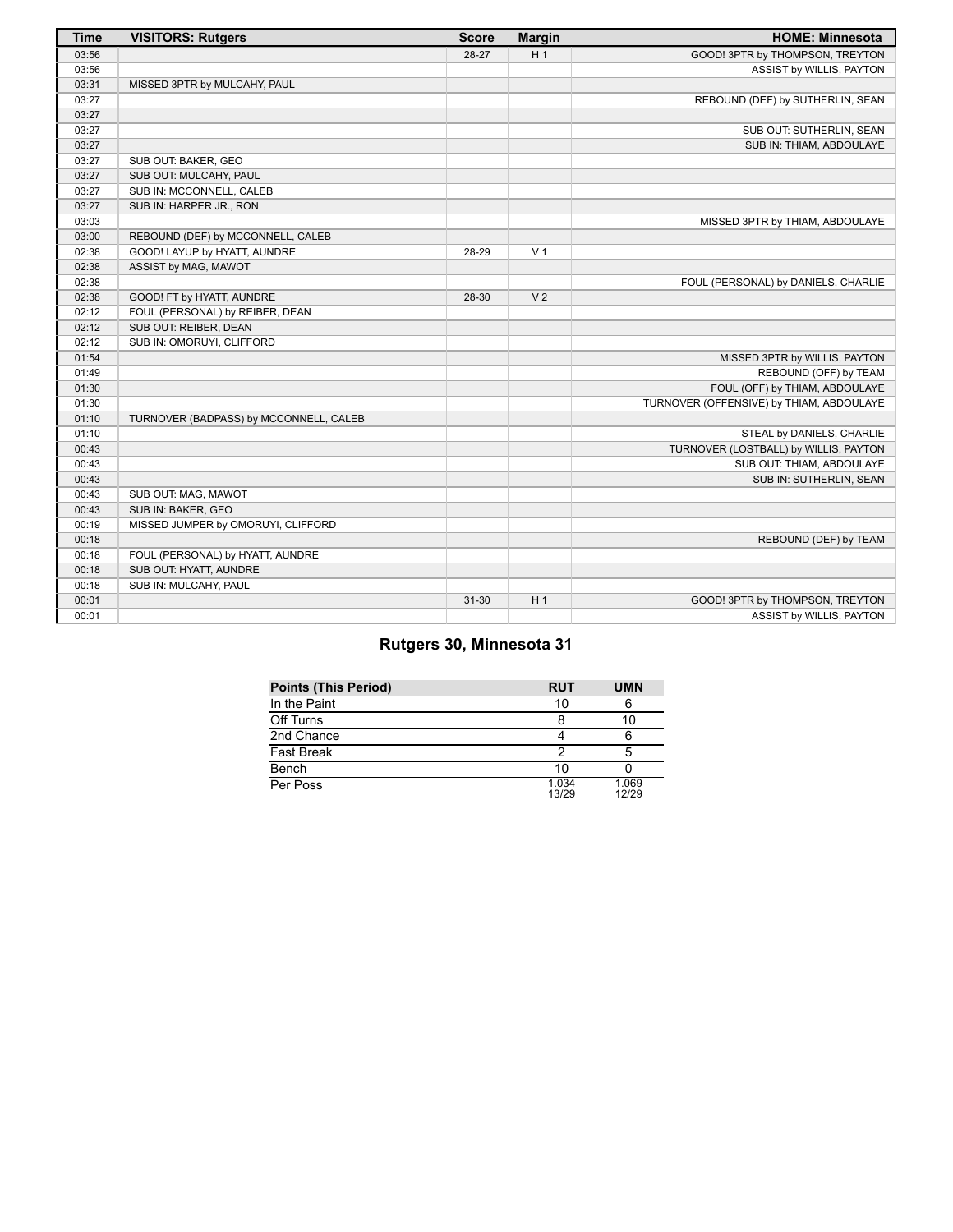# **Official Box Score Rutgers vs Minnesota Second Half Statistics Only January 22, 2022 at Williams Arena - Minneapolis**



# **Rutgers 35**

| No. | Player               | S. | <b>Pts</b>    | FG.      | 3FG      | <b>FT</b> | <b>OR</b>     | <b>DR</b> | <b>TR</b> | <b>PF</b>     | A            | TO          | <b>B</b> lk    | Stl      | <b>Min</b> | $+/-$          |
|-----|----------------------|----|---------------|----------|----------|-----------|---------------|-----------|-----------|---------------|--------------|-------------|----------------|----------|------------|----------------|
| 00  | <b>BAKER, GEO</b>    | G  | 17            | $6 - 10$ | $5-9$    | $0 - 0$   | 0             | 0         | 0         |               |              | 0           | 0              | 0        | 20         | $-2$           |
| 04  | <b>MULCAHY, PAUL</b> | G  | 7             | $3 - 4$  | $1 - 2$  | $0-0$     |               |           | 2         |               | 5.           |             | $\overline{0}$ | 0        | 17         | 5              |
| 11  | OMORUYI, CLIFFORD    | C. | $\Omega$      | $0 - 2$  | $0 - 0$  | $0 - 0$   | 1.            | 3         | 4         | 1             | $\mathbf{0}$ | $\mathbf 0$ | 1              | 0        | 10         | -6             |
| 22  | MCCONNELL, CALEB     | G  | $\mathcal{P}$ | $1 - 2$  | $0 - 0$  | $0-0$     | 3             | 1         | 4         | 3             |              | $\Omega$    | $\Omega$       |          | 16         | -6             |
| 24  | HARPER JR., RON      | G  | 7             | $3 - 8$  | $1-6$    | $0 - 0$   | $\Omega$      | $\Omega$  | $\Omega$  | $\mathcal{P}$ | 1            | 3           |                | 0        | 19         | 1              |
| 03  | MAG, MAWOT           |    | <sup>0</sup>  | $0 - 0$  | $0 - 0$  | $0 - 0$   | 0             | $\Omega$  | $\Omega$  | $\Omega$      | $\Omega$     | $\Omega$    | $\Omega$       | $\Omega$ | 6          | -3             |
| 05  | <b>HYATT, AUNDRE</b> | F. | $\Omega$      | $0 - 0$  | $0-0$    | $0-0$     | 0             | $\Omega$  | 0         | $\Omega$      | $\Omega$     | $\Omega$    | $\Omega$       | $\Omega$ | 1          | -3             |
| 21  | <b>REIBER, DEAN</b>  | F. | $\mathcal{P}$ | $1 - 3$  | $0 - 0$  | $0 - 0$   | $\mathcal{P}$ | $\Omega$  | 2         | 1             | $\Omega$     | $\Omega$    | $\Omega$       | 1        | 10         | $\overline{4}$ |
|     | <b>TEAM</b>          |    |               |          |          |           | 1             | 0         | 1         | $\mathbf 0$   |              | 0           |                |          |            |                |
|     | <b>TOTALS</b>        |    |               | 35 14-29 | $7 - 17$ | $0 - 0$   | 8             | 5         | 13        | 9             | 8            | 4           | $\mathcal{P}$  |          | 2 100      |                |

| <b>Shooting By Period</b><br>Period | FG        | FG%   | 3FG       | 3FG%  | FТ     | FT%    | Deadball Rebounds: 0,0<br>Last FG Half: RUT - |
|-------------------------------------|-----------|-------|-----------|-------|--------|--------|-----------------------------------------------|
| 2nd Half                            | 14-29     | 48%   | 7-17      | 41%   | . റ-റ  | 0%     |                                               |
| Game                                | $25 - 54$ | 46.3% | $12 - 27$ | 44.4% | $-3-3$ | 100.0% |                                               |

# **Minnesota 37**

| No.             | Player                 | S. | <b>Pts</b>    | <b>FG</b> | 3FG      | <b>FT</b> | <b>OR</b>     | <b>DR</b> | TR       | <b>PF</b>     | $\mathsf{A}$ | <b>TO</b>    | <b>B</b> lk  | Stl          | Min      | $+/-$    |
|-----------------|------------------------|----|---------------|-----------|----------|-----------|---------------|-----------|----------|---------------|--------------|--------------|--------------|--------------|----------|----------|
| 00              | <b>WILLIS, PAYTON</b>  | G  | 18            | $6 - 7$   | 4-4      | $2 - 3$   | 0             | 0         |          |               | 2            | 2            |              | 0            | 20       | 2        |
| 12 <sup>°</sup> | LOEWE, LUKE            | G  | 12            | $5-9$     | $2 - 4$  | $0-0$     |               |           | 2        |               |              | 0            | $\Omega$     | 0            | 20       | 2        |
| 15              | DANIELS, CHARLIE       | F. | $\mathcal{P}$ | $1 - 3$   | $0-0$    | $0-0$     | $\mathcal{P}$ | 2         | 4        | 0             | 5            | $\mathbf{0}$ | $\mathbf{0}$ | $\mathbf{0}$ | 20       | 2        |
| 24              | <b>SUTHERLIN, SEAN</b> | G  | 3             | $1 - 3$   | $0 - 1$  | $1 - 1$   | 0             | 3         | 3        | 2             | $\Omega$     | -1           | $\Omega$     | 1            | -20      | 2        |
|                 | 42 THOMPSON, TREYTON   |    | $\mathcal{P}$ | $1 - 3$   | $0 - 1$  | $0-0$     | 1             |           | 2        | $\mathcal{P}$ |              |              | $\Omega$     | $\Omega$     | 20       | 2        |
| 02              | THIAM, ABDOULAYE       | G  | 0             | $0 - 0$   | $0 - 0$  | $0-0$     | 0             | 0         | $\Omega$ | $\Omega$      | $\Omega$     | 0            | $\Omega$     | $\Omega$     | $\Omega$ | $\Omega$ |
| <b>22</b>       | OGELE, DANNY           | F  | <sup>0</sup>  | $0 - 0$   | $0 - 0$  | $0-0$     | 0             | $\Omega$  | $\Omega$ | $\Omega$      | 0            | 0            | $\Omega$     | $\Omega$     | $\Omega$ | $\Omega$ |
|                 | <b>TEAM</b>            |    |               |           |          |           | 3             | $\Omega$  | 3        | -0            |              | 2            |              |              |          |          |
|                 | <b>TOTALS</b>          |    |               | 37 14-25  | $6 - 10$ | $3 - 4$   |               |           | 14       | 6             | 9            | 6            | 0            |              | 100      |          |

| <b>Shooting By Period</b><br>Period | FG    | FG%   | 3FG       | 3FG%  |         | FT%   |
|-------------------------------------|-------|-------|-----------|-------|---------|-------|
| 2nd Half                            | 14-25 | 56%   | ჩ-10      | 60%   | $3-4$   | 75%   |
| Game                                | 26-48 | 54.2% | $13 - 24$ | 54.2% | $3 - 4$ | 75.0% |

*Deadball Rebounds:* 0,0 *Last FG Half:* UMN -

| Game Notes:                                                               | <b>Score</b> | 1st | 2 <sub>nd</sub> | <b>TOT</b> | <b>Points (This Period)</b> | <b>RU1</b>     | <b>UMN</b>    |
|---------------------------------------------------------------------------|--------------|-----|-----------------|------------|-----------------------------|----------------|---------------|
| Officials: Kelly Pfiefer, Brandon Cruz, Brian McNutt<br>Attendance: 10794 | <b>RUT</b>   | 30  | 35              | 65         | In the Paint                |                | 12            |
|                                                                           | <b>UMN</b>   | 31  | 37              | 68         | Off Turns                   |                |               |
| Start Time: 12:02 PM ET                                                   |              |     |                 |            | 2nd Chance                  |                |               |
| End Time: 01:56 PM ET<br>Game Duration: 1:54                              |              |     |                 |            | <b>Fast Break</b>           |                |               |
| Conference Game:                                                          |              |     |                 |            | Bench                       |                |               |
|                                                                           |              |     |                 |            | Per Poss                    | 1.400<br>14/25 | .423<br>16/26 |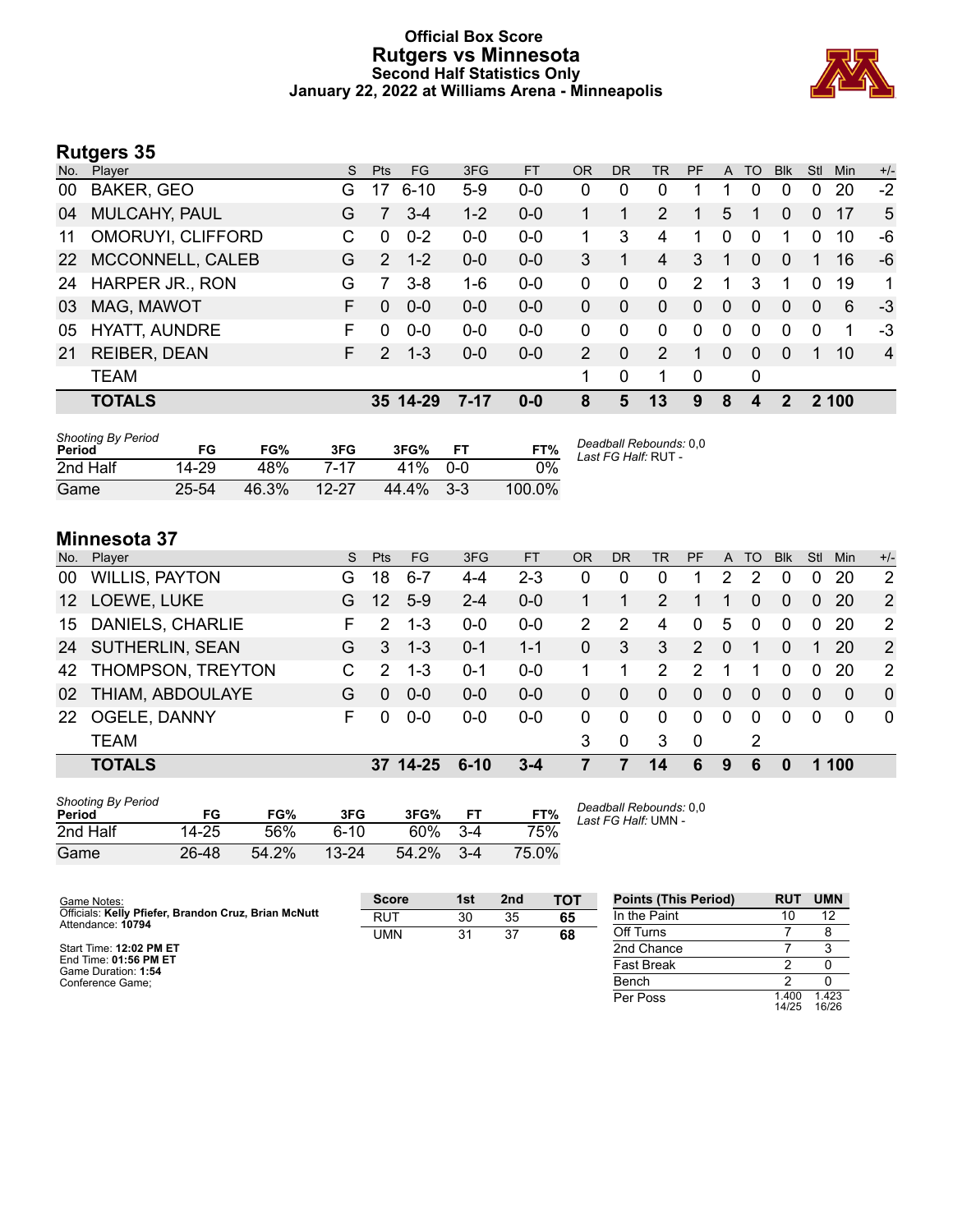# **Official Play-By-Play Rutgers vs Minnesota Second Half January 22, 2022 at Williams Arena - Minneapolis**



# **Period 2**

#### **Starters:**

**Rutgers**: 0 BAKER,GEO (G); 4 MULCAHY,PAUL (G); 11 OMORUYI,CLIFFORD (C); 22 MCCONNELL,CALEB (G); 24 HARPER JR.,RON (G);<br>**Minnesota**: 0 WILLIS,PAYTON (G); 12 LOEWE,LUKE (G); 15 DANIELS,CHARLIE (F); 24 SUTHERLIN,SEAN (G); 42

| Time           | <b>VISITORS: Rutgers</b>             | <b>Score</b> | <b>Margin</b>  | <b>HOME: Minnesota</b>                |
|----------------|--------------------------------------|--------------|----------------|---------------------------------------|
| 19:45          |                                      |              |                | MISSED 3PTR by LOEWE, LUKE            |
| 19:42          |                                      |              |                | REBOUND (OFF) by DANIELS, CHARLIE     |
| 19:41          | FOUL (PERSONAL) by MULCAHY, PAUL     |              |                |                                       |
| 19:37          |                                      |              |                | MISSED JUMPER by THOMPSON, TREYTON    |
| 19:35          | FOUL (PERSONAL) by OMORUYI, CLIFFORD |              |                |                                       |
| 19:34          |                                      |              |                | REBOUND (OFF) by THOMPSON, TREYTON    |
| 19:28          |                                      |              |                | MISSED LAYUP by LOEWE, LUKE           |
| 19:28          | BLOCK by OMORUYI, CLIFFORD           |              |                |                                       |
| 19:27          |                                      |              |                | REBOUND (OFF) by TEAM                 |
| 19:18          |                                      |              |                | MISSED JUMPER by DANIELS, CHARLIE     |
| 19:16          | REBOUND (DEF) by MCCONNELL, CALEB    |              |                |                                       |
| 18:51          | MISSED 3PTR by HARPER JR., RON       |              |                |                                       |
| 18:48          | REBOUND (OFF) by OMORUYI, CLIFFORD   |              |                |                                       |
| 18:47          | MISSED LAYUP by OMORUYI, CLIFFORD    |              |                |                                       |
| 18:45          |                                      |              |                | REBOUND (DEF) by THOMPSON, TREYTON    |
| 18:16          |                                      | 33-30        | $H_3$          | GOOD! LAYUP by WILLIS, PAYTON         |
| 17:54          | GOOD! LAYUP by HARPER JR., RON       | 33-32        | H <sub>1</sub> |                                       |
| 17:54          | ASSIST by MULCAHY, PAUL              |              |                |                                       |
| 17:23          |                                      |              |                | MISSED JUMPER by WILLIS, PAYTON       |
| 17:20          | REBOUND (DEF) by OMORUYI, CLIFFORD   |              |                |                                       |
| 17:13          | TURNOVER (TRAVEL) by HARPER JR., RON |              |                |                                       |
| 17:13          | SUB OUT: OMORUYI, CLIFFORD           |              |                |                                       |
| 17:13          | SUB IN: REIBER, DEAN                 |              |                |                                       |
| 16:58          |                                      | 36-32        | H4             | GOOD! 3PTR by LOEWE, LUKE             |
| 16:58          |                                      |              |                | ASSIST by WILLIS, PAYTON              |
| 16:29          | GOOD! 3PTR by HARPER JR., RON        | 36-35        | H <sub>1</sub> |                                       |
| 16:29          | ASSIST by MULCAHY, PAUL              |              |                |                                       |
| 16:05          |                                      | 38-35        | $H_3$          | GOOD! LAYUP by DANIELS, CHARLIE       |
| 16:05          |                                      |              |                | ASSIST by WILLIS, PAYTON              |
| 15:46          | MISSED 3PTR by HARPER JR., RON       |              |                |                                       |
| 15:42          | REBOUND (OFF) by REIBER, DEAN        |              |                |                                       |
| 15:42          | GOOD! LAYUP by REIBER, DEAN          | 38-37        | H <sub>1</sub> |                                       |
| 15:14          |                                      | 40-37        | $H_3$          | GOOD! LAYUP by SUTHERLIN, SEAN        |
| 15:14          |                                      |              |                | ASSIST by LOEWE, LUKE                 |
| 15:14<br>15:14 | FOUL (PERSONAL) by REIBER, DEAN      |              |                |                                       |
| 15:14          |                                      | 41-37        | H4             |                                       |
| 14:53          | MISSED JUMPER by REIBER, DEAN        |              |                | GOOD! FT by SUTHERLIN, SEAN           |
| 14:50          | REBOUND (OFF) by MCCONNELL, CALEB    |              |                |                                       |
| 14:43          | GOOD! 3PTR by MULCAHY, PAUL          | 41-40        | H <sub>1</sub> |                                       |
| 14:43          | ASSIST by MCCONNELL, CALEB           |              |                |                                       |
| 14:19          |                                      |              |                | MISSED 3PTR by THOMPSON, TREYTON      |
| 14:15          |                                      |              |                | REBOUND (OFF) by LOEWE, LUKE          |
| 14:00          |                                      | 44-40        | H 4            | GOOD! 3PTR by WILLIS, PAYTON          |
| 13:48          | GOOD! JUMPER by MCCONNELL, CALEB     | 44-42        | H <sub>2</sub> |                                       |
| 13:48          | ASSIST by MULCAHY, PAUL              |              |                |                                       |
| 13:28          |                                      |              |                | TURNOVER (LOSTBALL) by WILLIS, PAYTON |
| 13:28          | STEAL by MCCONNELL, CALEB            |              |                |                                       |
| 13:24          | GOOD! LAYUP by HARPER JR., RON [FB]  | 44-44        | T              |                                       |
| 13:24          | ASSIST by BAKER, GEO                 |              |                |                                       |
| 12:53          |                                      |              |                | MISSED JUMPER by SUTHERLIN, SEAN      |
| 12:50          | REBOUND (DEF) by MULCAHY, PAUL       |              |                |                                       |
| 12:35          | GOOD! 3PTR by BAKER, GEO             | 44-47        | $V_3$          |                                       |
| 12:35          | ASSIST by MULCAHY, PAUL              |              |                |                                       |
| 12:32          |                                      |              |                | TIMEOUT 30SEC                         |
| 12:32          |                                      |              |                |                                       |
| 12:10          |                                      | 47-47        | $\mathsf T$    | GOOD! 3PTR by LOEWE, LUKE             |
| 12:10          |                                      |              |                | ASSIST by THOMPSON, TREYTON           |
| 11:36          | MISSED 3PTR by BAKER, GEO            |              |                |                                       |
| 11:34          | REBOUND (OFF) by MCCONNELL, CALEB    |              |                |                                       |
| 11:25          | GOOD! LAYUP by MULCAHY, PAUL         | 47-49        | V <sub>2</sub> |                                       |
| 11:14          | FOUL (PERSONAL) by MCCONNELL, CALEB  |              |                |                                       |
| 11:14          |                                      |              |                |                                       |
| 11:14          | SUB OUT: REIBER, DEAN                |              |                |                                       |
| 11:14          | SUB IN: OMORUYI, CLIFFORD            |              |                |                                       |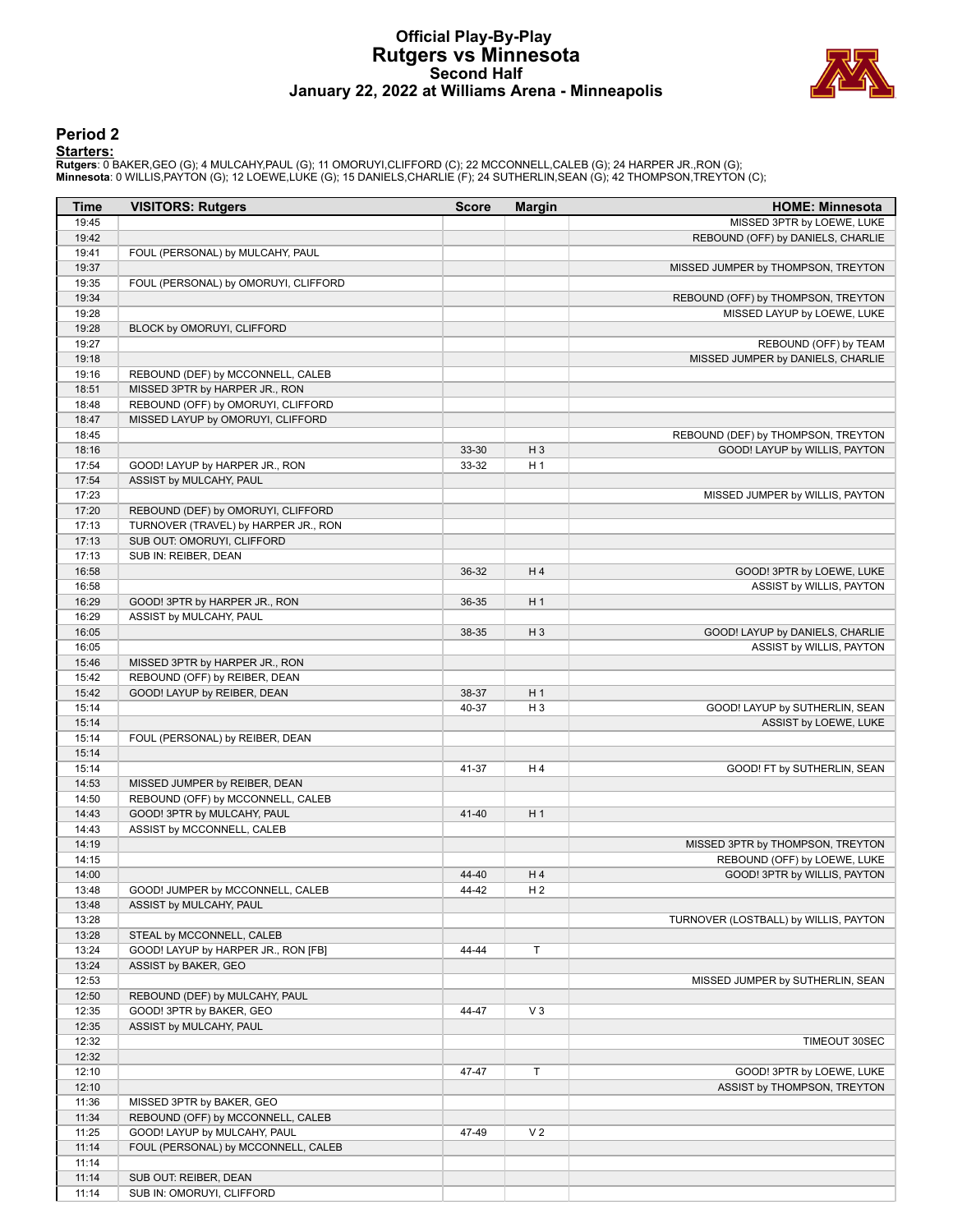| <b>Time</b>    | <b>VISITORS: Rutgers</b>                | <b>Score</b> | <b>Margin</b>  | <b>HOME: Minnesota</b>                    |
|----------------|-----------------------------------------|--------------|----------------|-------------------------------------------|
| 10:59          |                                         | 50-49        | H <sub>1</sub> | GOOD! 3PTR by WILLIS, PAYTON              |
| 10:42          | FOUL (OFF) by HARPER JR., RON           |              |                |                                           |
| 10:42          | TURNOVER (OFFENSIVE) by HARPER JR., RON |              |                |                                           |
| 10:42          | SUB OUT: MCCONNELL, CALEB               |              |                |                                           |
| 10:42          | SUB OUT: HARPER JR., RON                |              |                |                                           |
| 10:42          | SUB IN: MAG, MAWOT                      |              |                |                                           |
| 10:42          | SUB IN: HYATT, AUNDRE                   |              |                |                                           |
| 10:24          |                                         | 53-49        | H 4            | GOOD! 3PTR by WILLIS, PAYTON              |
| 10:10          | TURNOVER (LOSTBALL) by MULCAHY, PAUL    |              |                |                                           |
| 10:10<br>10:07 |                                         |              |                | STEAL by SUTHERLIN, SEAN                  |
| 10:03          | SUB OUT: HYATT, AUNDRE                  |              |                | TURNOVER (LOSTBALL) by SUTHERLIN, SEAN    |
| 10:03          | SUB IN: HARPER JR., RON                 |              |                |                                           |
| 09:55          |                                         |              |                | FOUL (PERSONAL) by THOMPSON, TREYTON      |
| 09:52          |                                         |              |                | FOUL (PERSONAL) by WILLIS, PAYTON         |
| 09:37          | GOOD! 3PTR by BAKER, GEO                | 53-52        | H <sub>1</sub> |                                           |
| 09:37          | ASSIST by MULCAHY, PAUL                 |              |                |                                           |
| 09:02          | FOUL (PERSONAL) by BAKER, GEO           |              |                |                                           |
| 08:57          |                                         | 55-52        | $H_3$          | GOOD! LAYUP by LOEWE, LUKE                |
| 08:57          |                                         |              |                | ASSIST by DANIELS, CHARLIE                |
| 08:47          | GOOD! 3PTR by BAKER, GEO                | 55-55        | $\mathsf{T}$   |                                           |
| 08:12          |                                         | 57-55        | H <sub>2</sub> | GOOD! JUMPER by WILLIS, PAYTON [PNT]      |
| 07:53          | GOOD! JUMPER by BAKER, GEO              | 57-57        | T              |                                           |
| 07:26          |                                         |              |                | MISSED 3PTR by SUTHERLIN, SEAN            |
| 07:23          | REBOUND (DEF) by OMORUYI, CLIFFORD      |              |                |                                           |
| 07:11          | GOOD! 3PTR by BAKER, GEO                | 57-60        | $V_3$          |                                           |
| 07:10          | TIMEOUT 30SEC                           |              |                |                                           |
| 07:10          |                                         |              |                |                                           |
| 07:10          | SUB OUT: MULCAHY, PAUL                  |              |                |                                           |
| 07:10          | SUB IN: MCCONNELL, CALEB                |              |                |                                           |
| 06:38          |                                         | 59-60        | V <sub>1</sub> | GOOD! JUMPER by LOEWE, LUKE               |
| 06:38          |                                         |              |                | ASSIST by DANIELS, CHARLIE                |
| 06:20          | MISSED JUMPER by OMORUYI, CLIFFORD      |              |                |                                           |
| 06:17          |                                         |              |                | REBOUND (DEF) by DANIELS, CHARLIE         |
| 05:55          |                                         |              |                | MISSED LAYUP by DANIELS, CHARLIE          |
| 05:52          | REBOUND (DEF) by OMORUYI, CLIFFORD      |              |                |                                           |
| 05:29          | MISSED 3PTR by HARPER JR., RON          |              |                |                                           |
| 05:26          |                                         |              |                | REBOUND (DEF) by SUTHERLIN, SEAN          |
| 05:16          |                                         | 61-60        | H <sub>1</sub> | GOOD! DUNK by THOMPSON, TREYTON           |
| 05:16          |                                         |              |                | ASSIST by DANIELS, CHARLIE                |
| 05:00          | MISSED 3PTR by HARPER JR., RON          |              |                |                                           |
| 04:58          |                                         |              |                | REBOUND (DEF) by SUTHERLIN, SEAN          |
| 04:29          |                                         | 64-60        | H4             | GOOD! 3PTR by WILLIS, PAYTON              |
| 04:29          |                                         |              |                | ASSIST by DANIELS, CHARLIE                |
| 04:17          | TIMEOUT 30SEC                           |              |                |                                           |
| 04:17          |                                         |              |                |                                           |
| 04:17          | SUB OUT: MAG, MAWOT                     |              |                |                                           |
| 04:17          | SUB OUT: OMORUYI, CLIFFORD              |              |                |                                           |
| 04:17          | SUB IN: MULCAHY, PAUL                   |              |                |                                           |
| 04:17<br>04:01 | SUB IN: REIBER, DEAN                    |              |                |                                           |
| 03:58          | MISSED JUMPER by MCCONNELL, CALEB       |              |                | REBOUND (DEF) by SUTHERLIN, SEAN          |
| 03:43          |                                         |              |                | FOUL (OFF) by THOMPSON, TREYTON           |
| 03:43          |                                         |              |                | TURNOVER (OFFENSIVE) by THOMPSON, TREYTON |
| 03:26          | MISSED 3PTR by BAKER, GEO               |              |                |                                           |
| 03:23          | REBOUND (OFF) by MULCAHY, PAUL          |              |                |                                           |
| 03:22          | MISSED 3PTR by BAKER, GEO               |              |                |                                           |
| 03:16          | REBOUND (OFF) by MCCONNELL, CALEB       |              |                |                                           |
| 03:16          | MISSED LAYUP by REIBER, DEAN            |              |                |                                           |
| 03:15          |                                         |              |                | REBOUND (DEF) by LOEWE, LUKE              |
| 03:04          |                                         |              |                | TIMEOUT 30SEC                             |
| 02:47          |                                         |              |                | MISSED JUMPER by LOEWE, LUKE              |
| 02:47          | BLOCK by HARPER JR., RON                |              |                |                                           |
| 02:46          |                                         |              |                | REBOUND (OFF) by TEAM                     |
| 02:46          |                                         |              |                | TURNOVER (SHOTCLOCK) by TEAM              |
| 02:28          | MISSED 3PTR by MULCAHY, PAUL            |              |                |                                           |
| 02:25          |                                         |              |                | REBOUND (DEF) by DANIELS, CHARLIE         |
| 02:03          | FOUL (PERSONAL) by MCCONNELL, CALEB     |              |                |                                           |
| 02:03          |                                         |              |                | MISSED FT by WILLIS, PAYTON               |
| 02:03          |                                         |              |                | REBOUND (OFF) by DANIELS, CHARLIE         |
| 01:43          |                                         |              |                | MISSED 3PTR by LOEWE, LUKE                |
| 01:40          |                                         |              |                | REBOUND (OFF) by TEAM                     |
| 01:40          |                                         |              |                | TURNOVER (SHOTCLOCK) by TEAM              |
| 01:16          | GOOD! JUMPER by MULCAHY, PAUL [PNT]     | 64-62        | H <sub>2</sub> |                                           |
| 00:43          |                                         | 66-62        | H4             | GOOD! JUMPER by LOEWE, LUKE               |
| 00:43          |                                         |              |                | ASSIST by DANIELS, CHARLIE                |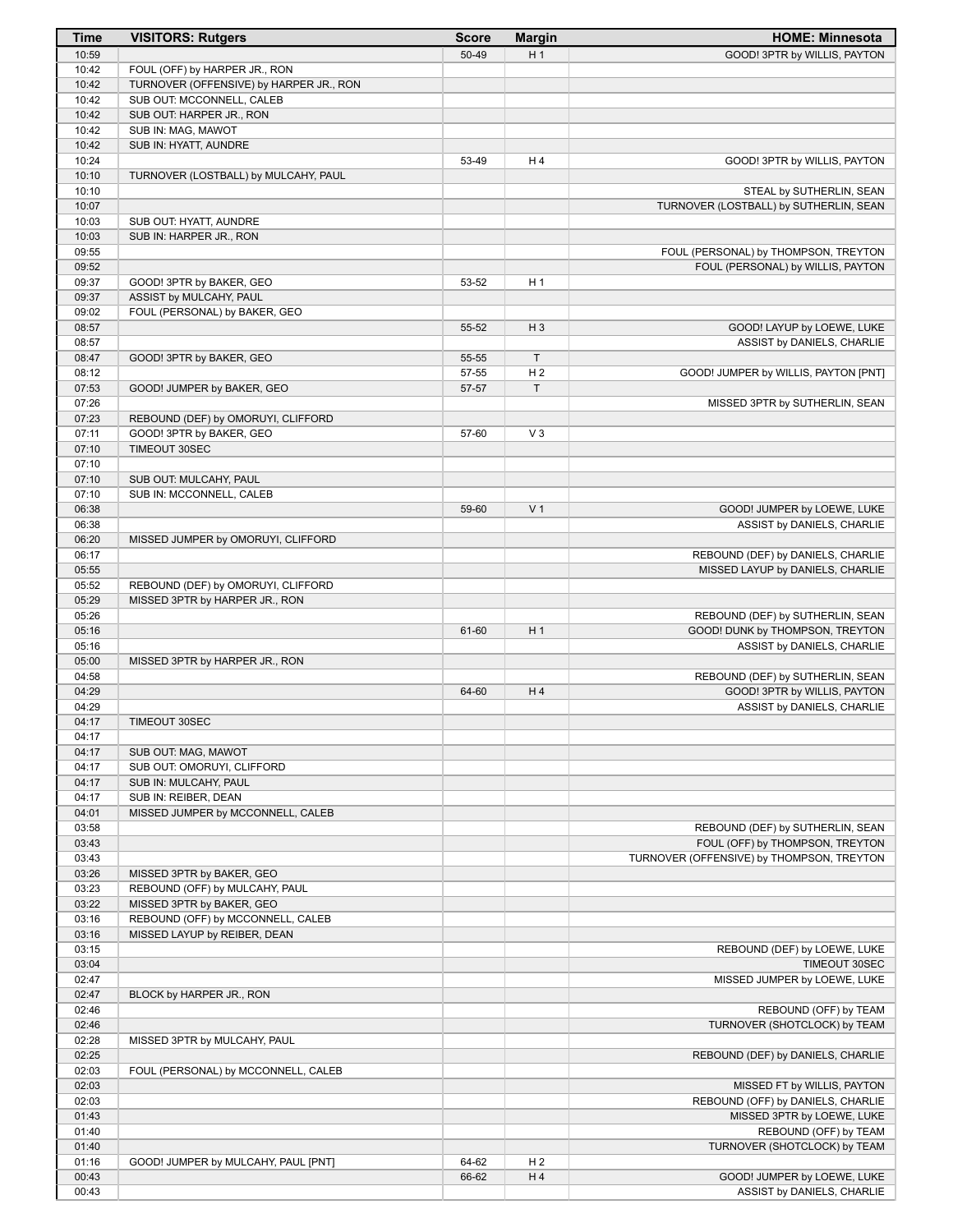| <b>Time</b> | <b>VISITORS: Rutgers</b>                | <b>Score</b> | <b>Margin</b>  | <b>HOME: Minnesota</b>               |
|-------------|-----------------------------------------|--------------|----------------|--------------------------------------|
| 00:42       |                                         |              |                | FOUL (PERSONAL) by SUTHERLIN, SEAN   |
| 00:40       |                                         |              |                | FOUL (PERSONAL) by SUTHERLIN, SEAN   |
| 00:35       | GOOD! 3PTR by BAKER, GEO                | 66-65        | H <sub>1</sub> |                                      |
| 00:35       | ASSIST by HARPER JR., RON               |              |                |                                      |
| 00:28       |                                         |              |                | TIMEOUT 30SEC                        |
| 00:21       |                                         |              |                | TURNOVER (BADPASS) by WILLIS, PAYTON |
| 00:21       | STEAL by REIBER, DEAN                   |              |                |                                      |
| 00:11       |                                         |              |                | FOUL (PERSONAL) by LOEWE, LUKE       |
| 00:09       | MISSED 3PTR by BAKER, GEO               |              |                |                                      |
| 00:06       | <b>TIMEOUT TEAM</b>                     |              |                |                                      |
| 00:05       | REBOUND (OFF) by REIBER, DEAN           |              |                |                                      |
| 00:04       | FOUL (OFF) by HARPER JR., RON           |              |                |                                      |
| 00:04       | TURNOVER (OFFENSIVE) by HARPER JR., RON |              |                |                                      |
| 00:02       | FOUL (PERSONAL) by MCCONNELL, CALEB     |              |                |                                      |
| 00:02       |                                         | 67-65        | H <sub>2</sub> | GOOD! FT by WILLIS, PAYTON           |
| 00:02       |                                         | 68-65        | H <sub>3</sub> | GOOD! FT by WILLIS, PAYTON           |
| 00:00       | MISSED 3PTR by HARPER JR., RON          |              |                |                                      |
| 00:00       | REBOUND (OFF) by TEAM                   |              |                |                                      |

# **Rutgers 65, Minnesota 68**

| <b>Points (This Period)</b> | <b>RUT</b>     | <b>UMN</b>     |
|-----------------------------|----------------|----------------|
| In the Paint                | 10             | 12             |
| Off Turns                   |                |                |
| 2nd Chance                  |                |                |
| Fast Break                  |                |                |
| Bench                       |                |                |
| Per Poss                    | 1.400<br>14/25 | 1.423<br>16/26 |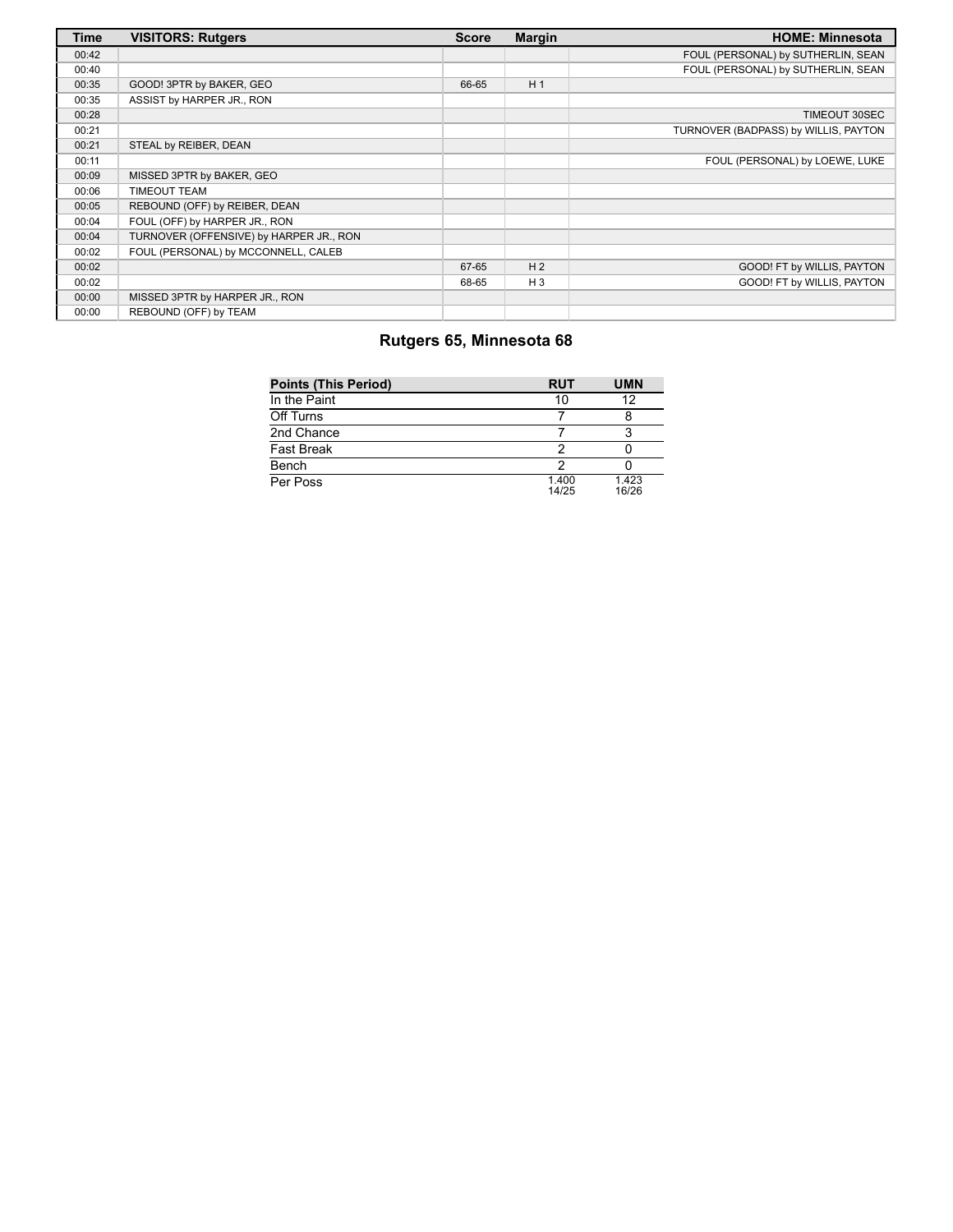# **Official Scoring/Possession Reference Chart Rutgers vs Minnesota Period 1 January 22, 2022 at Williams Arena - Minneapolis**



**Period 1**

#### **Starters:**

**Rutgers**: 0 BAKER,GEO (G); 4 MULCAHY,PAUL (G); 11 OMORUYI,CLIFFORD (C); 22 MCCONNELL,CALEB (G); 24 HARPER JR.,RON (G);<br>**Minnesota**: 0 WILLIS,PAYTON (G); 12 LOEWE,LUKE (G); 15 DANIELS,CHARLIE (F); 24 SUTHERLIN,SEAN (G); 42

| <b>Time</b> | <b>VISITORS: Rutgers</b>            | <b>Score</b> | <b>Margin</b>  | <b>HOME: Minnesota</b>               |
|-------------|-------------------------------------|--------------|----------------|--------------------------------------|
| 19:24       |                                     | $2 - 0$      | H <sub>2</sub> | GOOD! JUMPER by WILLIS, PAYTON [PNT] |
| 18:36       |                                     | $5-0$        | H <sub>5</sub> | GOOD! 3PTR by WILLIS, PAYTON         |
| 18:10       |                                     | $7-0$        | H <sub>7</sub> | GOOD! DUNK by THOMPSON, TREYTON [FB] |
| 17:28       | GOOD! 3PTR by BAKER, GEO            | $7-3$        | H <sub>4</sub> |                                      |
| 16:43       | GOOD! DUNK by OMORUYI, CLIFFORD     | $7-5$        | H <sub>2</sub> |                                      |
| 16:02       |                                     | $9-5$        | H4             | GOOD! JUMPER by LOEWE, LUKE          |
| 15:18       |                                     | $11 - 5$     | H <sub>6</sub> | GOOD! JUMPER by LOEWE, LUKE          |
| 14:31       |                                     | $14-5$       | H9             | GOOD! 3PTR by WILLIS, PAYTON [FB]    |
| 13:41       |                                     | $17-5$       | H 12           | GOOD! 3PTR by LOEWE, LUKE            |
| 13:18       | GOOD! 3PTR by HYATT, AUNDRE         | $17 - 8$     | H9             |                                      |
| 11:38       | GOOD! LAYUP by REIBER, DEAN         | $17-10$      | H 7            |                                      |
| 11:04       | GOOD! LAYUP by REIBER, DEAN         | $17 - 12$    | H <sub>5</sub> |                                      |
| 10:01       |                                     | 19-12        | H <sub>7</sub> | GOOD! LAYUP by SUTHERLIN, SEAN       |
| 09:40       | GOOD! 3PTR by MCCONNELL, CALEB      | 19-15        | H <sub>4</sub> |                                      |
| 08:55       | GOOD! 3PTR by BAKER, GEO            | 19-18        | H <sub>1</sub> |                                      |
| 08:15       | GOOD! JUMPER by BAKER, GEO          | 19-20        | V <sub>1</sub> |                                      |
| 07:53       | GOOD! FT by OMORUYI, CLIFFORD       | 19-21        | V <sub>2</sub> |                                      |
| 07:53       | GOOD! FT by OMORUYI, CLIFFORD       | 19-22        | V <sub>3</sub> |                                      |
| 06:48       | GOOD! LAYUP by HARPER JR., RON [FB] | 19-24        | V <sub>5</sub> |                                      |
| 06:19       |                                     | $22 - 24$    | V <sub>2</sub> | GOOD! 3PTR by WILLIS, PAYTON         |
| 06:00       | GOOD! 3PTR by HARPER JR., RON       | 22-27        | V <sub>5</sub> |                                      |
| 05:30       |                                     | $25 - 27$    | V <sub>2</sub> | GOOD! 3PTR by WILLIS, PAYTON         |
| 03:56       |                                     | 28-27        | H <sub>1</sub> | GOOD! 3PTR by THOMPSON, TREYTON      |
| 02:38       | GOOD! LAYUP by HYATT, AUNDRE        | 28-29        | V <sub>1</sub> |                                      |
| 02:38       | GOOD! FT by HYATT, AUNDRE           | 28-30        | V <sub>2</sub> |                                      |
| 00:01       |                                     | $31 - 30$    | H <sub>1</sub> | GOOD! 3PTR by THOMPSON, TREYTON      |

**Rutgers 30, Minnesota 31**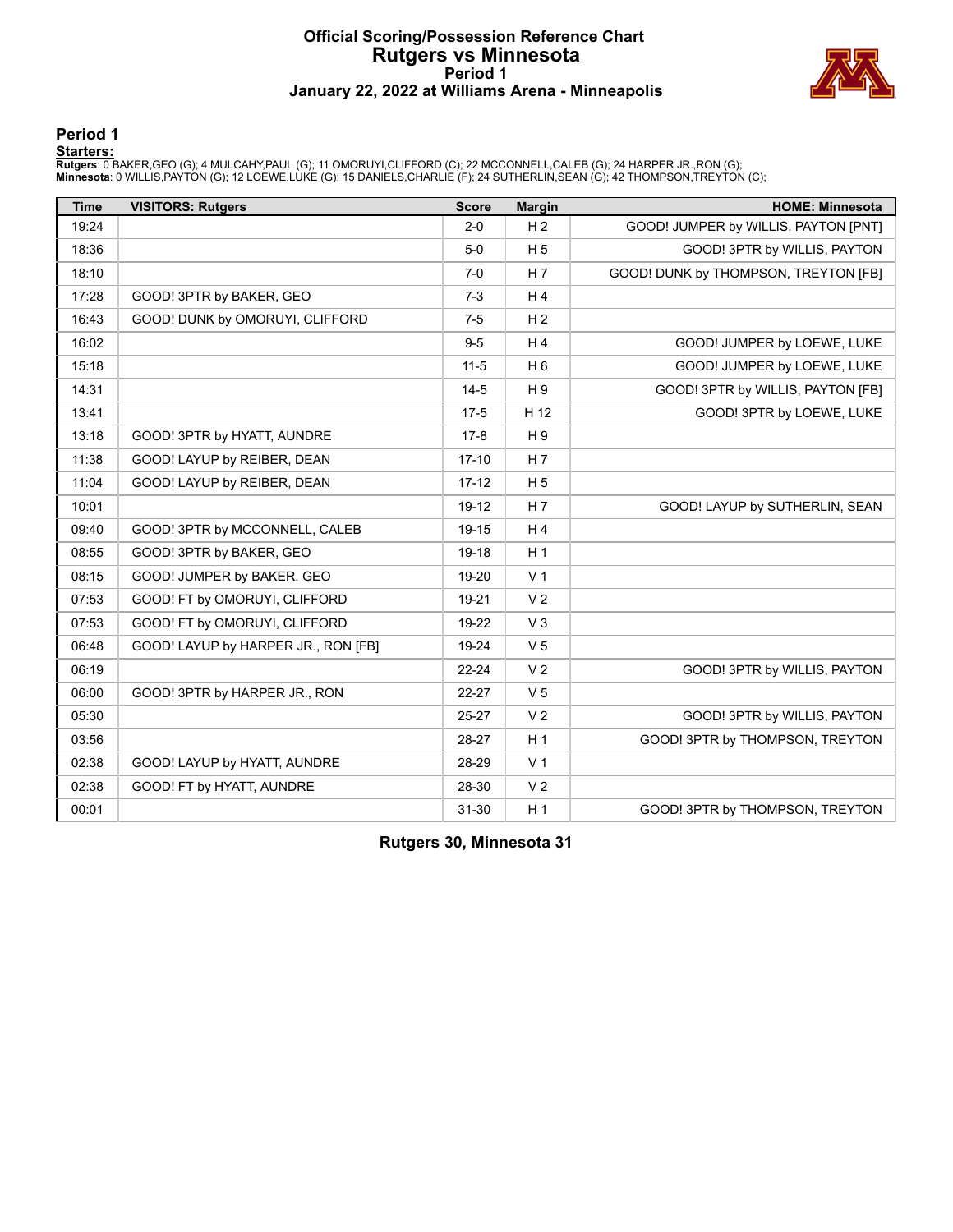# **Official Scoring/Possession Reference Chart Rutgers vs Minnesota Period 2 January 22, 2022 at Williams Arena - Minneapolis**



# **Period 2**

#### **Starters:**

**Rutgers**: 0 BAKER,GEO (G); 4 MULCAHY,PAUL (G); 11 OMORUYI,CLIFFORD (C); 22 MCCONNELL,CALEB (G); 24 HARPER JR.,RON (G);<br>**Minnesota**: 0 WILLIS,PAYTON (G); 12 LOEWE,LUKE (G); 15 DANIELS,CHARLIE (F); 24 SUTHERLIN,SEAN (G); 42

| <b>Time</b> | <b>VISITORS: Rutgers</b>            | <b>Score</b> | <b>Margin</b>  | <b>HOME: Minnesota</b>               |
|-------------|-------------------------------------|--------------|----------------|--------------------------------------|
| 18:16       |                                     | 33-30        | $H_3$          | GOOD! LAYUP by WILLIS, PAYTON        |
| 17:54       | GOOD! LAYUP by HARPER JR., RON      | 33-32        | H <sub>1</sub> |                                      |
| 16:58       |                                     | 36-32        | H <sub>4</sub> | GOOD! 3PTR by LOEWE, LUKE            |
| 16:29       | GOOD! 3PTR by HARPER JR., RON       | 36-35        | H <sub>1</sub> |                                      |
| 16:05       |                                     | 38-35        | $H_3$          | GOOD! LAYUP by DANIELS, CHARLIE      |
| 15:42       | GOOD! LAYUP by REIBER, DEAN         | 38-37        | H <sub>1</sub> |                                      |
| 15:14       |                                     | 40-37        | $H_3$          | GOOD! LAYUP by SUTHERLIN, SEAN       |
| 15:14       |                                     | 41-37        | H 4            | GOOD! FT by SUTHERLIN, SEAN          |
| 14:43       | GOOD! 3PTR by MULCAHY, PAUL         | 41-40        | H <sub>1</sub> |                                      |
| 14:00       |                                     | 44-40        | H <sub>4</sub> | GOOD! 3PTR by WILLIS, PAYTON         |
| 13:48       | GOOD! JUMPER by MCCONNELL, CALEB    | 44-42        | H <sub>2</sub> |                                      |
| 13:24       | GOOD! LAYUP by HARPER JR., RON [FB] | 44-44        | $\mathsf{T}$   |                                      |
| 12:35       | GOOD! 3PTR by BAKER, GEO            | 44-47        | $V_3$          |                                      |
| 12:10       |                                     | 47-47        | $\top$         | GOOD! 3PTR by LOEWE, LUKE            |
| 11:25       | GOOD! LAYUP by MULCAHY, PAUL        | 47-49        | V <sub>2</sub> |                                      |
| 10:59       |                                     | 50-49        | H <sub>1</sub> | GOOD! 3PTR by WILLIS, PAYTON         |
| 10:24       |                                     | 53-49        | H <sub>4</sub> | GOOD! 3PTR by WILLIS, PAYTON         |
| 09:37       | GOOD! 3PTR by BAKER, GEO            | 53-52        | H <sub>1</sub> |                                      |
| 08:57       |                                     | 55-52        | $H_3$          | GOOD! LAYUP by LOEWE, LUKE           |
| 08:47       | GOOD! 3PTR by BAKER, GEO            | 55-55        | $\mathsf{T}$   |                                      |
| 08:12       |                                     | 57-55        | H <sub>2</sub> | GOOD! JUMPER by WILLIS, PAYTON [PNT] |
| 07:53       | GOOD! JUMPER by BAKER, GEO          | 57-57        | T              |                                      |
| 07:11       | GOOD! 3PTR by BAKER, GEO            | 57-60        | $V_3$          |                                      |
| 06:38       |                                     | 59-60        | V <sub>1</sub> | GOOD! JUMPER by LOEWE, LUKE          |
| 05:16       |                                     | 61-60        | H <sub>1</sub> | GOOD! DUNK by THOMPSON, TREYTON      |
| 04:29       |                                     | 64-60        | H4             | GOOD! 3PTR by WILLIS, PAYTON         |
| 01:16       | GOOD! JUMPER by MULCAHY, PAUL [PNT] | 64-62        | H <sub>2</sub> |                                      |
| 00:43       |                                     | 66-62        | H <sub>4</sub> | GOOD! JUMPER by LOEWE, LUKE          |
| 00:35       | GOOD! 3PTR by BAKER, GEO            | 66-65        | H <sub>1</sub> |                                      |
| 00:02       |                                     | 67-65        | H <sub>2</sub> | GOOD! FT by WILLIS, PAYTON           |
| 00:02       |                                     | 68-65        | $H_3$          | GOOD! FT by WILLIS, PAYTON           |

**Rutgers 65, Minnesota 68**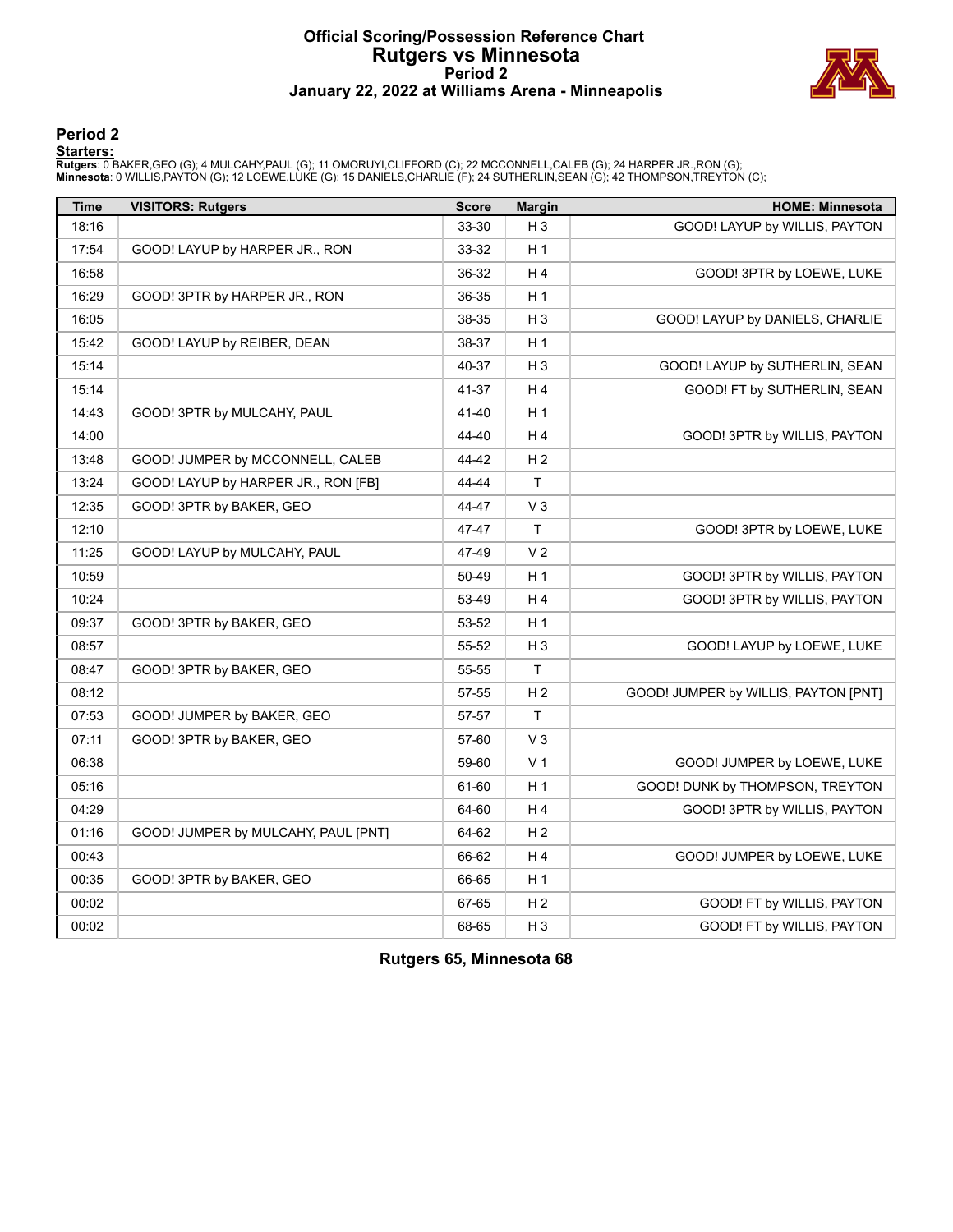# **Official Substitutions Log Rutgers vs Minnesota Period 1 January 22, 2022 at Williams Arena - Minneapolis**



| <b>VISITORS: Rutgers</b>      | <b>Time</b> | <b>Score</b> | <b>HOME: Minnesota</b>    |
|-------------------------------|-------------|--------------|---------------------------|
| 0 BAKER, GEO                  |             |              | 0 WILLIS, PAYTON          |
| 4 MULCAHY, PAUL               |             |              | 12 LOEWE, LUKE            |
| 11 OMORUYI, CLIFFORD          |             |              | 15 DANIELS, CHARLIE       |
| 22 MCCONNELL, CALEB           |             |              | 24 SUTHERLIN, SEAN        |
| 24 HARPER JR., RON            |             |              | 42 THOMPSON, TREYTON      |
| SUB OUT: 4 MULCAHY, PAUL      | 14:56       | $5 - 11$     |                           |
| SUB OUT: 24 HARPER JR., RON   | 14:56       |              |                           |
| SUB IN: 3 MAG, MAWOT          | 14:56       |              |                           |
| SUB IN: 5 HYATT, AUNDRE       | 14:56       |              |                           |
| SUB OUT: 0 BAKER, GEO         | 14:07       | $5 - 14$     |                           |
| SUB OUT: 11 OMORUYI, CLIFFORD | 14:07       |              |                           |
| SUB OUT: 22 MCCONNELL, CALEB  | 14:07       |              |                           |
| SUB IN: 4 MULCAHY, PAUL       | 14:07       |              |                           |
| SUB IN: 21 REIBER, DEAN       | 14:07       |              |                           |
| SUB IN: 24 HARPER JR., RON    | 14:07       |              |                           |
|                               | 11:23       | $10 - 17$    | SUB OUT: DANIELS, CHARLIE |
|                               | 11:23       |              | SUB IN: OGELE, DANNY      |
| SUB OUT: 3 MAG, MAWOT         | 09:48       | $12 - 19$    |                           |
| SUB OUT: 5 HYATT, AUNDRE      | 09:48       |              |                           |
| SUB IN: 0 BAKER, GEO          | 09:48       |              |                           |
| SUB IN: 22 MCCONNELL, CALEB   | 09:48       |              |                           |
| SUB OUT: 21 REIBER, DEAN      | 09:48       |              |                           |
| SUB IN: 11 OMORUYI, CLIFFORD  | 09:48       |              |                           |
|                               | 08:13       | $20-19$      | SUB OUT: LOEWE, LUKE      |
|                               | 08:13       |              | SUB OUT: OGELE, DANNY     |
|                               | 08:13       |              | SUB IN: THIAM, ABDOULAYE  |
|                               | 08:13       |              | SUB IN: DANIELS, CHARLIE  |
|                               | 07:53       | $21 - 19$    | SUB OUT: THIAM, ABDOULAYE |
|                               | 07:53       |              | SUB IN: LOEWE, LUKE       |
| SUB OUT: 22 MCCONNELL, CALEB  | 05:04       | $27 - 25$    |                           |
| SUB IN: 5 HYATT, AUNDRE       | 05:04       |              |                           |
| SUB OUT: 11 OMORUYI, CLIFFORD | 04:12       | $27 - 25$    |                           |
| SUB OUT: 24 HARPER JR., RON   | 04:12       |              |                           |
| SUB IN: 3 MAG, MAWOT          | 04:12       |              |                           |
| SUB IN: 21 REIBER, DEAN       | 04:12       |              |                           |
|                               | 03:27       | 27-28        | SUB OUT: SUTHERLIN, SEAN  |
|                               | 03:27       |              | SUB IN: THIAM, ABDOULAYE  |
| SUB OUT: 0 BAKER, GEO         | 03:27       |              |                           |
| SUB OUT: 4 MULCAHY, PAUL      | 03:27       |              |                           |
| SUB IN: 22 MCCONNELL, CALEB   | 03:27       |              |                           |
| SUB IN: 24 HARPER JR., RON    | 03:27       |              |                           |
| SUB OUT: 21 REIBER, DEAN      | 02:12       | 30-28        |                           |
| SUB IN: 11 OMORUYI, CLIFFORD  | 02:12       |              |                           |
|                               | 00:43       | 30-28        | SUB OUT: THIAM, ABDOULAYE |
|                               | 00:43       |              | SUB IN: SUTHERLIN, SEAN   |
| SUB OUT: 3 MAG, MAWOT         | 00:43       |              |                           |
| SUB IN: 0 BAKER, GEO          | 00:43       |              |                           |
| SUB OUT: 5 HYATT, AUNDRE      | 00:18       | $30 - 28$    |                           |
| SUB IN: 4 MULCAHY, PAUL       | 00:18       |              |                           |

**Rutgers 30, Minnesota 31**